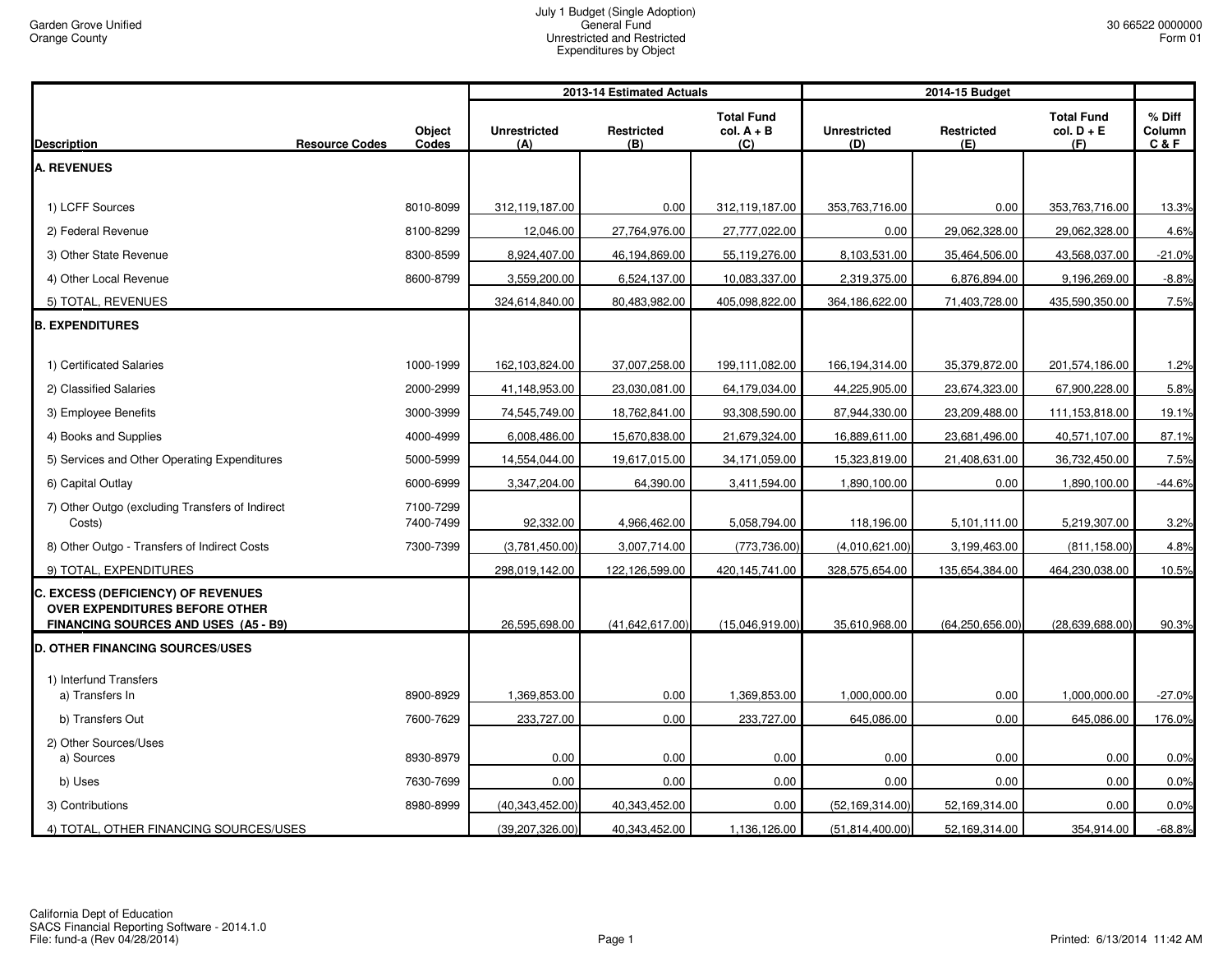|                                                                        |                       |                 |                            | 2013-14 Estimated Actuals |                                          | 2014-15 Budget             |                          |                                          |                         |
|------------------------------------------------------------------------|-----------------------|-----------------|----------------------------|---------------------------|------------------------------------------|----------------------------|--------------------------|------------------------------------------|-------------------------|
| <b>Description</b>                                                     | <b>Resource Codes</b> | Object<br>Codes | <b>Unrestricted</b><br>(A) | <b>Restricted</b><br>(B)  | <b>Total Fund</b><br>$col. A + B$<br>(C) | <b>Unrestricted</b><br>(D) | <b>Restricted</b><br>(E) | <b>Total Fund</b><br>$col. D + E$<br>(F) | % Diff<br>Column<br>C&F |
| E. NET INCREASE (DECREASE) IN FUND<br><b>BALANCE (C + D4)</b>          |                       |                 | (12,611,628.00)            | (1,299,165.00)            | (13,910,793.00)                          | (16, 203, 432.00)          | (12,081,342.00)          | (28, 284, 774.00)                        | 103.3%                  |
| <b>F. FUND BALANCE, RESERVES</b>                                       |                       |                 |                            |                           |                                          |                            |                          |                                          |                         |
| 1) Beginning Fund Balance<br>a) As of July 1 - Unaudited               |                       | 9791            | 77,882,771.00              | 13,380,507.00             | 91,263,278.00                            | 65,271,143.00              | 12,081,342.00            | 77,352,485.00                            | $-15.2%$                |
| b) Audit Adjustments                                                   |                       | 9793            | 0.00                       | 0.00                      | 0.00                                     | 0.00                       | 0.00                     | 0.00                                     | 0.0%                    |
| c) As of July 1 - Audited ( $F1a + F1b$ )                              |                       |                 | 77,882,771.00              | 13,380,507.00             | 91,263,278.00                            | 65,271,143.00              | 12,081,342.00            | 77,352,485.00                            | $-15.2%$                |
| d) Other Restatements                                                  |                       | 9795            | 0.00                       | 0.00                      | 0.00                                     | 0.00                       | 0.00                     | 0.00                                     | 0.0%                    |
| e) Adjusted Beginning Balance (F1c + F1d)                              |                       |                 | 77,882,771.00              | 13,380,507.00             | 91,263,278.00                            | 65,271,143.00              | 12,081,342.00            | 77,352,485.00                            | $-15.2%$                |
| 2) Ending Balance, June 30 $(E + F1e)$                                 |                       |                 | 65,271,143.00              | 12,081,342.00             | 77,352,485.00                            | 49,067,711.00              | 0.00                     | 49,067,711.00                            | $-36.6%$                |
| Components of Ending Fund Balance<br>a) Nonspendable<br>Revolving Cash |                       | 9711            | 200,000.00                 | 0.00                      | 200,000.00                               | 200,000.00                 | 0.00                     | 200,000.00                               | 0.0%                    |
| <b>Stores</b>                                                          |                       | 9712            | 658,318.00                 | 0.00                      | 658,318.00                               | 658,318.00                 | 0.00                     | 658,318.00                               | 0.0%                    |
| Prepaid Expenditures                                                   |                       | 9713            | 0.00                       | 0.00                      | 0.00                                     | 0.00                       | 0.00                     | 0.00                                     | 0.0%                    |
| All Others                                                             |                       | 9719            | 0.00                       | 0.00                      | 0.00                                     | 0.00                       | 0.00                     | 0.00                                     | 0.0%                    |
| b) Restricted                                                          |                       | 9740            | 0.00                       | 12,081,342.00             | 12,081,342.00                            | 0.00                       | 0.00                     | 0.00                                     | $-100.0%$               |
| c) Committed<br><b>Stabilization Arrangements</b>                      |                       | 9750            | 12,700,000.00              | 0.00                      | 12,700,000.00                            | 28,000,000.00              | 0.00                     | 28,000,000.00                            | 120.5%                  |
| <b>Other Commitments</b>                                               |                       | 9760            | 0.00                       | 0.00                      | 0.00                                     | 0.00                       | 0.00                     | 0.00                                     | 0.0%                    |
| d) Assigned                                                            |                       |                 |                            |                           |                                          |                            |                          |                                          |                         |
| Other Assignments                                                      |                       | 9780            | 0.00                       | 0.00                      | 0.00                                     | 10,809,393.00              | 0.00                     | 10,809,393.00                            | New                     |
| e) Unassigned/unappropriated                                           |                       |                 |                            |                           |                                          |                            |                          |                                          |                         |
| Reserve for Economic Uncertainties                                     |                       | 9789            | 8,500,000.00               | 0.00                      | 8,500,000.00                             | 9,400,000.00               | 0.00                     | 9,400,000.00                             | 10.6%                   |
| Unassigned/Unappropriated Amount                                       |                       | 9790            | 43,212,825.00              | 0.00                      | 43,212,825.00                            | 0.00                       | 0.00                     | 0.00                                     | $-100.0%$               |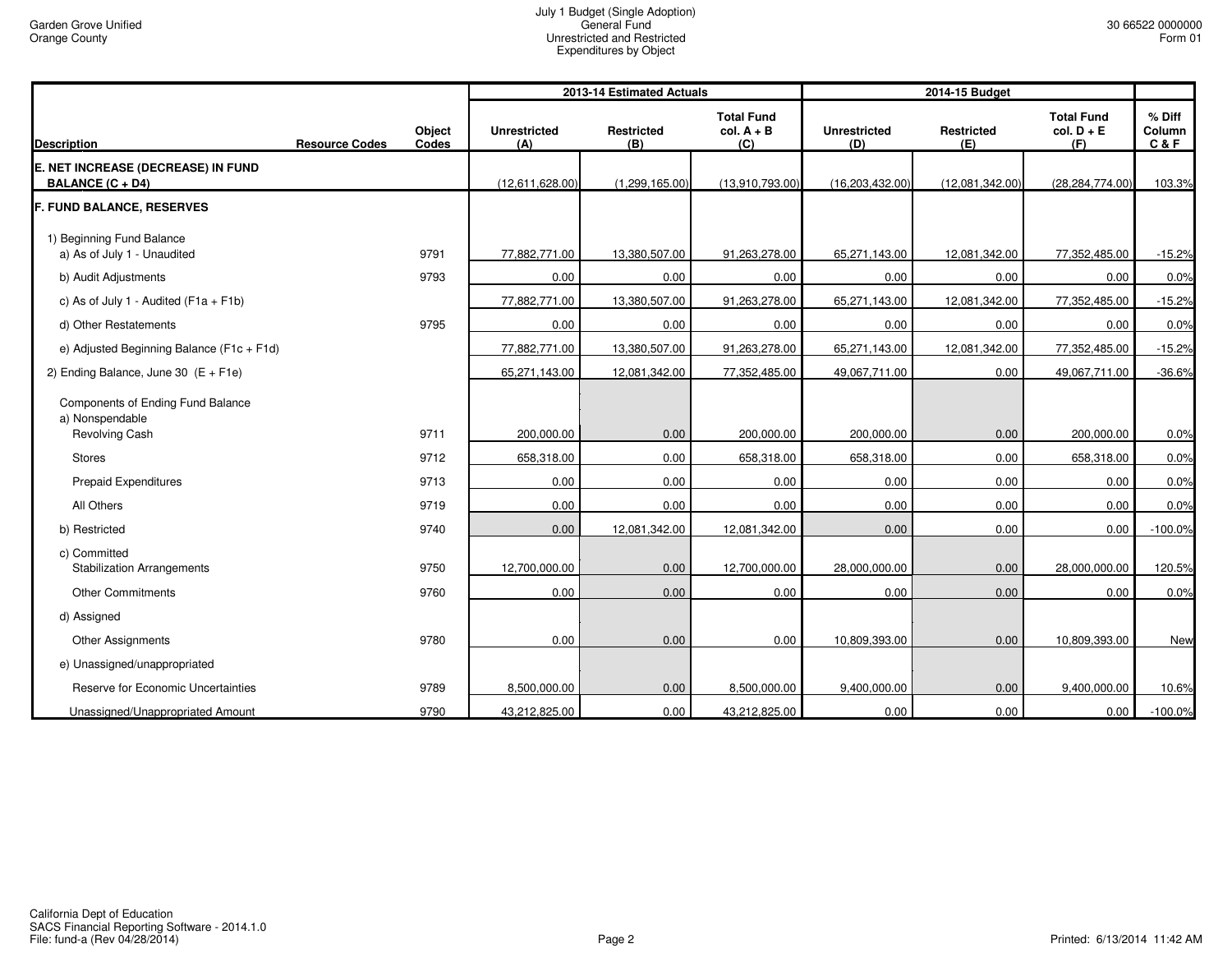|                                                     |                 |                            | 2013-14 Estimated Actuals |                                          | 2014-15 Budget             |                   |                                          |                           |
|-----------------------------------------------------|-----------------|----------------------------|---------------------------|------------------------------------------|----------------------------|-------------------|------------------------------------------|---------------------------|
| <b>Resource Codes</b><br><b>Description</b>         | Object<br>Codes | <b>Unrestricted</b><br>(A) | Restricted<br>(B)         | <b>Total Fund</b><br>$col. A + B$<br>(C) | <b>Unrestricted</b><br>(D) | Restricted<br>(E) | <b>Total Fund</b><br>$col. D + E$<br>(F) | % Diff<br>Column<br>C & F |
| <b>G. ASSETS</b>                                    |                 |                            |                           |                                          |                            |                   |                                          |                           |
| 1) Cash                                             |                 |                            |                           |                                          |                            |                   |                                          |                           |
| a) in County Treasury                               | 9110            | 0.00                       | 0.00                      | 0.00                                     |                            |                   |                                          |                           |
| 1) Fair Value Adjustment to Cash in County Treasury | 9111            | 0.00                       | 0.00                      | 0.00                                     |                            |                   |                                          |                           |
| b) in Banks                                         | 9120            | 0.00                       | 0.00                      | 0.00                                     |                            |                   |                                          |                           |
| c) in Revolving Fund                                | 9130            | 0.00                       | 0.00                      | $0.00\,$                                 |                            |                   |                                          |                           |
| d) with Fiscal Agent                                | 9135            | 0.00                       | 0.00                      | 0.00                                     |                            |                   |                                          |                           |
| e) collections awaiting deposit                     | 9140            | 0.00                       | 0.00                      | 0.00                                     |                            |                   |                                          |                           |
| 2) Investments                                      | 9150            | 0.00                       | 0.00                      | 0.00                                     |                            |                   |                                          |                           |
| 3) Accounts Receivable                              | 9200            | 0.00                       | 0.00                      | 0.00                                     |                            |                   |                                          |                           |
| 4) Due from Grantor Government                      | 9290            | 0.00                       | 0.00                      | 0.00                                     |                            |                   |                                          |                           |
| 5) Due from Other Funds                             | 9310            | 0.00                       | 0.00                      | 0.00                                     |                            |                   |                                          |                           |
| 6) Stores                                           | 9320            | 0.00                       | 0.00                      | 0.00                                     |                            |                   |                                          |                           |
| 7) Prepaid Expenditures                             | 9330            | 0.00                       | 0.00                      | 0.00                                     |                            |                   |                                          |                           |
| 8) Other Current Assets                             | 9340            | 0.00                       | 0.00                      | 0.00                                     |                            |                   |                                          |                           |
| 9) TOTAL, ASSETS                                    |                 | 0.00                       | 0.00                      | 0.00                                     |                            |                   |                                          |                           |
| H. DEFERRED OUTFLOWS OF RESOURCES                   |                 |                            |                           |                                          |                            |                   |                                          |                           |
| 1) Deferred Outflows of Resources                   | 9490            | 0.00                       | 0.00                      | 0.00                                     |                            |                   |                                          |                           |
| 2) TOTAL, DEFERRED OUTFLOWS                         |                 | 0.00                       | 0.00                      | 0.00                                     |                            |                   |                                          |                           |
| I. LIABILITIES                                      |                 |                            |                           |                                          |                            |                   |                                          |                           |
| 1) Accounts Payable                                 | 9500            | 0.00                       | 0.00                      | 0.00                                     |                            |                   |                                          |                           |
| 2) Due to Grantor Governments                       | 9590            | 0.00                       | 0.00                      | 0.00                                     |                            |                   |                                          |                           |
| 3) Due to Other Funds                               | 9610            | 0.00                       | 0.00                      | $0.00\,$                                 |                            |                   |                                          |                           |
| 4) Current Loans                                    | 9640            | 0.00                       | 0.00                      | 0.00                                     |                            |                   |                                          |                           |
| 5) Unearned Revenue                                 | 9650            | 0.00                       | 0.00                      | 0.00                                     |                            |                   |                                          |                           |
| 6) TOTAL, LIABILITIES                               |                 | 0.00                       | 0.00                      | 0.00                                     |                            |                   |                                          |                           |
| J. DEFERRED INFLOWS OF RESOURCES                    |                 |                            |                           |                                          |                            |                   |                                          |                           |
| 1) Deferred Inflows of Resources                    | 9690            | 0.00                       | 0.00                      | 0.00                                     |                            |                   |                                          |                           |
| 2) TOTAL, DEFERRED INFLOWS                          |                 | 0.00                       | 0.00                      | 0.00                                     |                            |                   |                                          |                           |
| <b>K. FUND EQUITY</b>                               |                 |                            |                           |                                          |                            |                   |                                          |                           |
| Ending Fund Balance, June 30                        |                 |                            |                           |                                          |                            |                   |                                          |                           |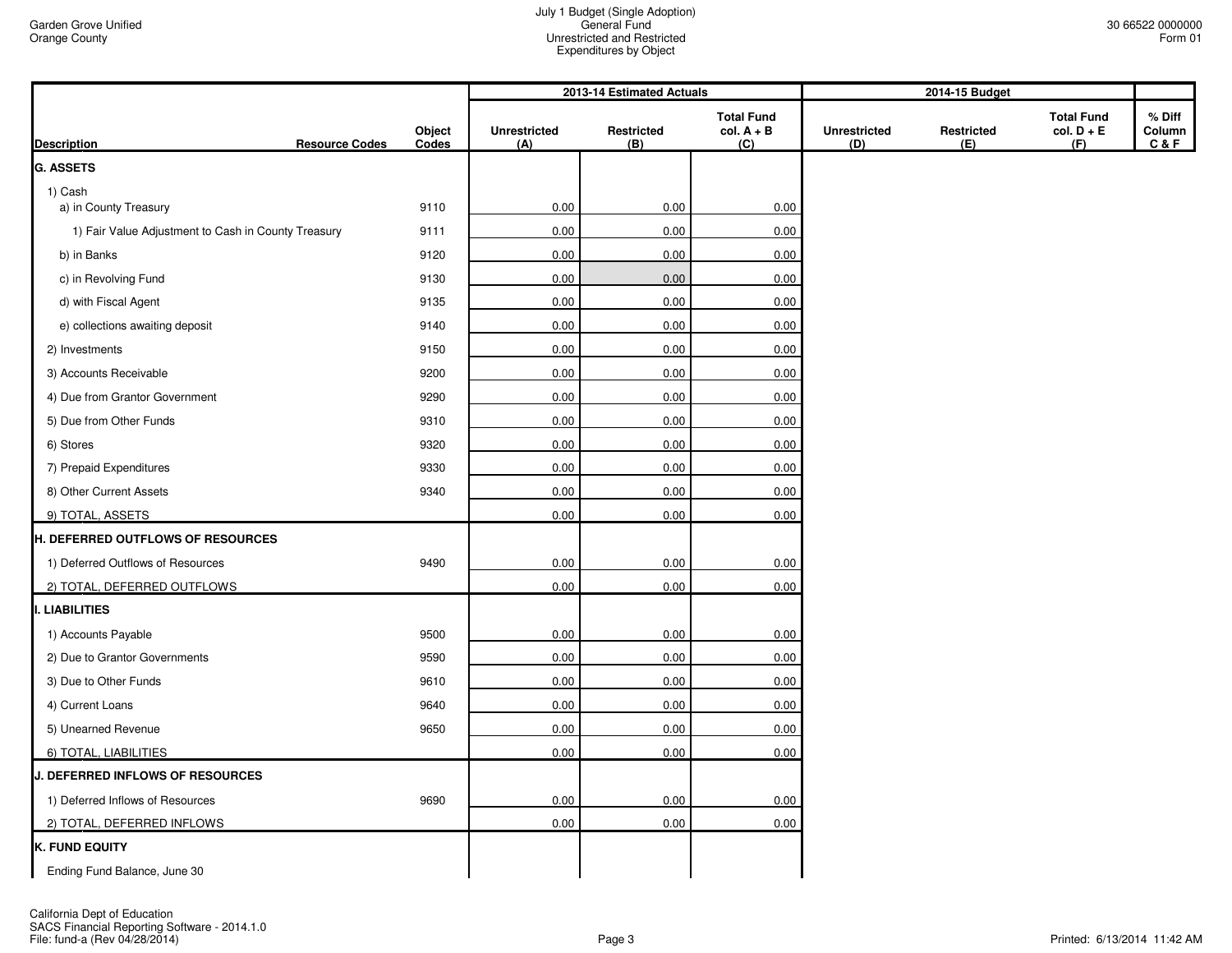|                         |                       |                        | 2013-14 Estimated Actuals  |                   |                                          | 2014-15 Budget      |                          |                                         |                                      |
|-------------------------|-----------------------|------------------------|----------------------------|-------------------|------------------------------------------|---------------------|--------------------------|-----------------------------------------|--------------------------------------|
| <b>Description</b>      | <b>Resource Codes</b> | <b>Object</b><br>Codes | <b>Unrestricted</b><br>(A) | Restricted<br>(B) | <b>Total Fund</b><br>$col. A + B$<br>(C) | Unrestricted<br>(D) | <b>Restricted</b><br>(E) | <b>Total Fund</b><br>$col. D + E$<br>(F | $%$ Diff<br>Column<br><b>C&amp;F</b> |
| $(G9 + H2) - (16 + J2)$ |                       |                        | 0.00                       | 0.00              | 0.00                                     |                     |                          |                                         |                                      |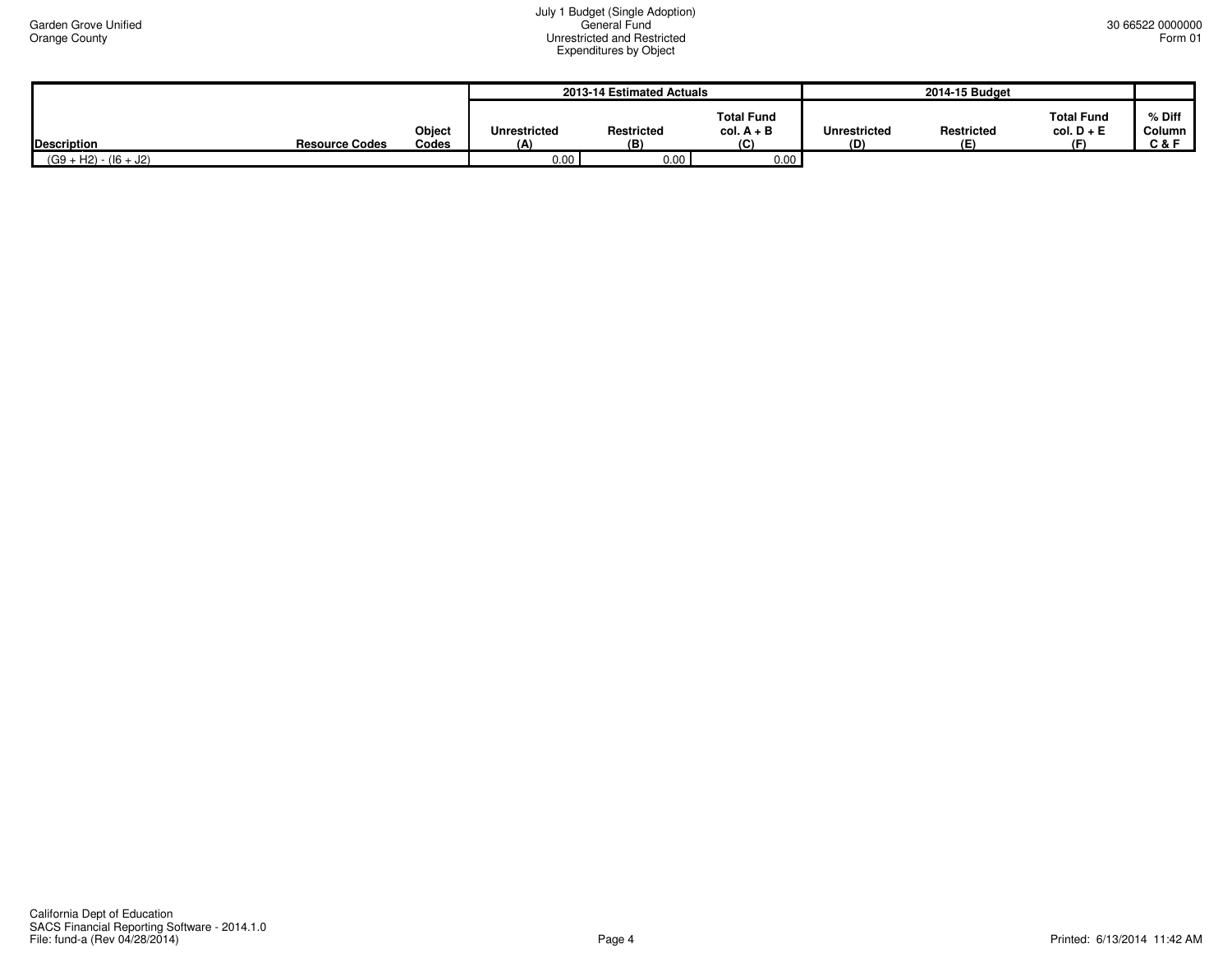|                                                            |                       |                 |                            | 2013-14 Estimated Actuals |                                          |                            | 2014-15 Budget    |                                          |                         |
|------------------------------------------------------------|-----------------------|-----------------|----------------------------|---------------------------|------------------------------------------|----------------------------|-------------------|------------------------------------------|-------------------------|
| <b>Description</b>                                         | <b>Resource Codes</b> | Object<br>Codes | <b>Unrestricted</b><br>(A) | Restricted<br>(B)         | <b>Total Fund</b><br>$col. A + B$<br>(C) | <b>Unrestricted</b><br>(D) | Restricted<br>(E) | <b>Total Fund</b><br>$col. D + E$<br>(F) | % Diff<br>Column<br>C&F |
| <b>LCFF SOURCES</b>                                        |                       |                 |                            |                           |                                          |                            |                   |                                          |                         |
| <b>Principal Apportionment</b><br>State Aid - Current Year |                       | 8011            | 190,566,066.00             | 0.00                      | 190,566,066.00                           | 241,155,423.00             | 0.00              | 241,155,423.00                           | 26.5%                   |
| Education Protection Account State Aid - Current Year      |                       | 8012            | 44,664,843.00              | 0.00                      | 44,664,843.00                            | 44,213,546.00              | 0.00              | 44,213,546.00                            | $-1.0%$                 |
| State Aid - Prior Years                                    |                       | 8019            | 0.00                       | 0.00                      | 0.00                                     | 0.00                       | 0.00              | 0.00                                     | 0.0%                    |
| <b>Tax Relief Subventions</b><br>Homeowners' Exemptions    |                       | 8021            | 518,363.00                 | 0.00                      | 518,363.00                               | 518,363.00                 | 0.00              | 518,363.00                               | 0.0%                    |
| <b>Timber Yield Tax</b>                                    |                       | 8022            | 0.00                       | 0.00                      | 0.00                                     | 0.00                       | 0.00              | 0.00                                     | 0.0%                    |
| Other Subventions/In-Lieu Taxes                            |                       | 8029            | 0.00                       | 0.00                      | 0.00                                     | 0.00                       | 0.00              | 0.00                                     | 0.0%                    |
| County & District Taxes<br><b>Secured Roll Taxes</b>       |                       | 8041            | 65,539,057.00              | 0.00                      | 65,539,057.00                            | 65,539,057.00              | 0.00              | 65,539,057.00                            | 0.0%                    |
| <b>Unsecured Roll Taxes</b>                                |                       | 8042            | 2,305,479.00               | 0.00                      | 2,305,479.00                             | 2,305,479.00               | 0.00              | 2,305,479.00                             | 0.0%                    |
| <b>Prior Years' Taxes</b>                                  |                       | 8043            | 1,290,547.00               | 0.00                      | 1,290,547.00                             | 1,290,547.00               | 0.00              | 1,290,547.00                             | 0.0%                    |
| <b>Supplemental Taxes</b>                                  |                       | 8044            | 3,427,825.00               | 0.00                      | 3,427,825.00                             | 2,827,825.00               | 0.00              | 2,827,825.00                             | $-17.5%$                |
| <b>Education Revenue Augmentation</b><br>Fund (ERAF)       |                       | 8045            | (336, 524.00)              | 0.00                      | (336, 524.00)                            | (336, 524.00)              | 0.00              | (336,524.00)                             | 0.0%                    |
| <b>Community Redevelopment Funds</b><br>(SB 617/699/1992)  |                       | 8047            | 7,545,671.00               | 0.00                      | 7,545,671.00                             | 0.00                       | 0.00              | 0.00                                     | $-100.0%$               |
| Penalties and Interest from<br><b>Delinquent Taxes</b>     |                       | 8048            | 0.00                       | 0.00                      | 0.00                                     | 0.00                       | 0.00              | 0.00                                     | 0.0%                    |
| Miscellaneous Funds (EC 41604)<br>Royalties and Bonuses    |                       | 8081            | 0.00                       | 0.00                      | 0.00                                     | 0.00                       | 0.00              | 0.00                                     | 0.0%                    |
| Other In-Lieu Taxes                                        |                       | 8082            | 0.00                       | 0.00                      | 0.00                                     | 0.00                       | 0.00              | 0.00                                     | 0.0%                    |
| Less: Non-LCFF<br>(50%) Adjustment                         |                       | 8089            | 0.00                       | 0.00                      | 0.00                                     | 0.00                       | 0.00              | 0.00                                     | 0.0%                    |
| Subtotal, LCFF Sources                                     |                       |                 | 315,521,327.00             | 0.00                      | 315,521,327.00                           | 357,513,716.00             | 0.00              | 357,513,716.00                           | 13.3%                   |
| <b>LCFF Transfers</b>                                      |                       |                 |                            |                           |                                          |                            |                   |                                          |                         |
| Unrestricted LCFF Transfers -<br><b>Current Year</b>       | 0000                  | 8091            | (3,402,140.00)             |                           | (3,402,140.00)                           | (3,750,000.00)             |                   | (3,750,000.00)                           | 10.2%                   |
| All Other LCFF Transfers -<br><b>Current Year</b>          | All Other             | 8091            | 0.00                       | 0.00                      | 0.00                                     | 0.00                       | 0.00              | 0.00                                     | 0.0%                    |
| Transfers to Charter Schools in Lieu of Property Taxes     |                       | 8096            | 0.00                       | 0.00                      | 0.00                                     | 0.00                       | 0.00              | 0.00                                     | 0.0%                    |
| <b>Property Taxes Transfers</b>                            |                       | 8097            | 0.00                       | 0.00                      | 0.00                                     | 0.00                       | 0.00              | 0.00                                     | 0.0%                    |

California Dept of Education<br>SACS Financial Reporting Software - 2014.1.0<br>File: fund-a (Rev 04/28/2014)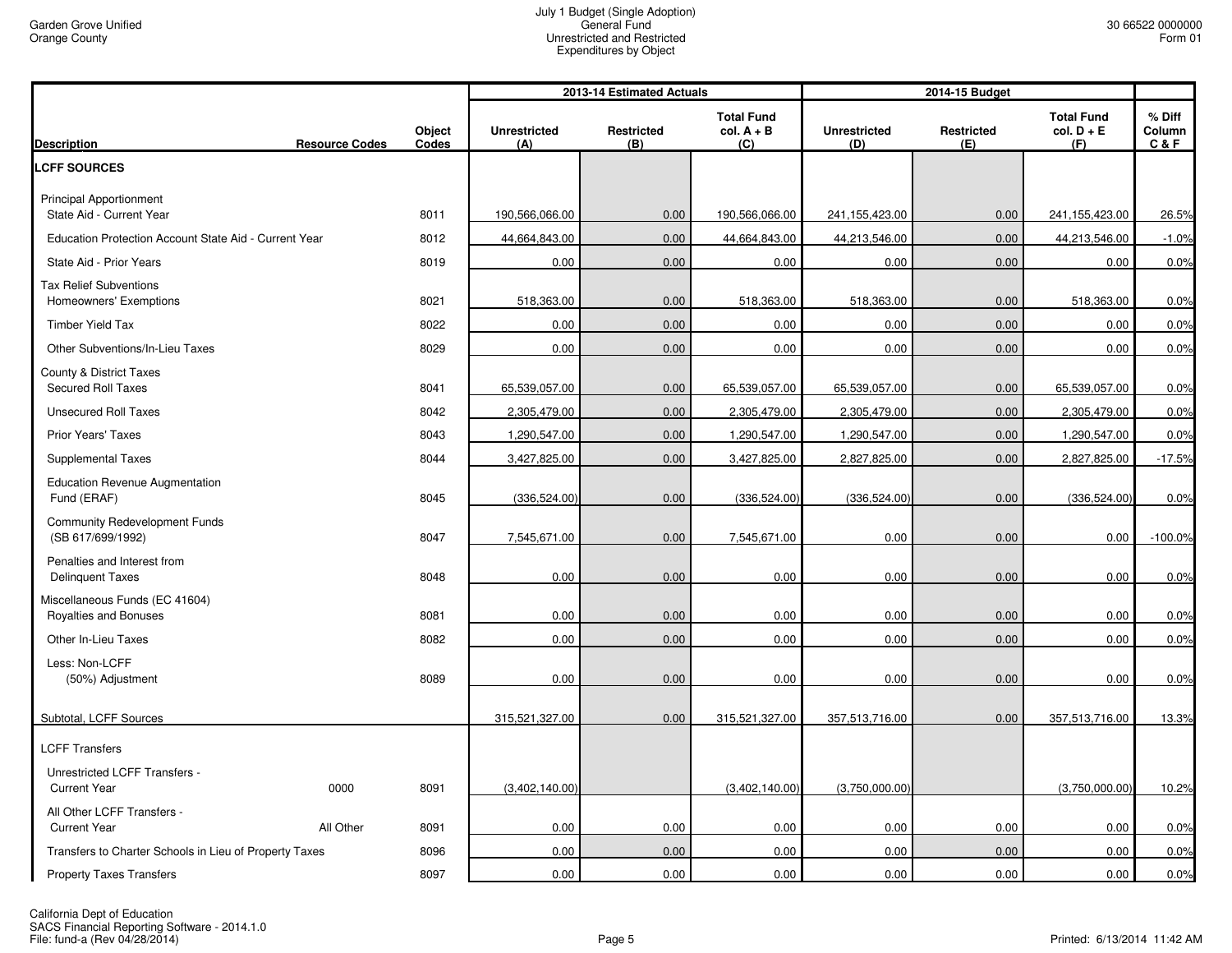|                                                                  |                       |                 |                            | 2013-14 Estimated Actuals |                                          | 2014-15 Budget             |                          |                                          |                           |
|------------------------------------------------------------------|-----------------------|-----------------|----------------------------|---------------------------|------------------------------------------|----------------------------|--------------------------|------------------------------------------|---------------------------|
| <b>Description</b>                                               | <b>Resource Codes</b> | Object<br>Codes | <b>Unrestricted</b><br>(A) | <b>Restricted</b><br>(B)  | <b>Total Fund</b><br>$col. A + B$<br>(C) | <b>Unrestricted</b><br>(D) | <b>Restricted</b><br>(E) | <b>Total Fund</b><br>$col. D + E$<br>(F) | % Diff<br>Column<br>C & F |
| LCFF/Revenue Limit Transfers - Prior Years                       |                       | 8099            | 0.00                       | 0.00                      | 0.00                                     | 0.00                       | 0.00                     | 0.00                                     | 0.0%                      |
| TOTAL, LCFF SOURCES                                              |                       |                 | 312,119,187.00             | 0.00                      | 312,119,187.00                           | 353,763,716.00             | 0.00                     | 353,763,716.00                           | 13.3%                     |
| <b>FEDERAL REVENUE</b>                                           |                       |                 |                            |                           |                                          |                            |                          |                                          |                           |
| Maintenance and Operations                                       |                       | 8110            | 0.00                       | 0.00                      | 0.00                                     | 0.00                       | 0.00                     | 0.00                                     | 0.0%                      |
| <b>Special Education Entitlement</b>                             |                       | 8181            | 0.00                       | 7,601,119.00              | 7,601,119.00                             | 0.00                       | 7,601,119.00             | 7,601,119.00                             | 0.0%                      |
| Special Education Discretionary Grants                           |                       | 8182            | 0.00                       | 1,288,230.00              | 1,288,230.00                             | 0.00                       | 756,370.00               | 756,370.00                               | $-41.3%$                  |
| <b>Child Nutrition Programs</b>                                  |                       | 8220            | 0.00                       | 0.00                      | 0.00                                     | 0.00                       | 0.00                     | 0.00                                     | 0.0%                      |
| <b>Forest Reserve Funds</b>                                      |                       | 8260            | 0.00                       | 0.00                      | 0.00                                     | 0.00                       | 0.00                     | 0.00                                     | 0.0%                      |
| <b>Flood Control Funds</b>                                       |                       | 8270            | 0.00                       | 0.00                      | 0.00                                     | 0.00                       | 0.00                     | 0.00                                     | 0.0%                      |
| Wildlife Reserve Funds                                           |                       | 8280            | 0.00                       | 0.00                      | 0.00                                     | 0.00                       | 0.00                     | 0.00                                     | 0.0%                      |
| <b>FEMA</b>                                                      |                       | 8281            | 0.00                       | 0.00                      | 0.00                                     | 0.00                       | 0.00                     | 0.00                                     | 0.0%                      |
| Interagency Contracts Between LEAs                               |                       | 8285            | 12,046.00                  | 0.00                      | 12,046.00                                | 0.00                       | 0.00                     | 0.00                                     | $-100.0%$                 |
| Pass-Through Revenues from<br><b>Federal Sources</b>             |                       | 8287            | 0.00                       | 0.00                      | 0.00                                     | 0.00                       | 0.00                     | 0.00                                     | 0.0%                      |
| NCLB: Title I, Part A, Basic Grants Low-<br>Income and Neglected | 3010                  | 8290            |                            | 12,743,956.00             | 12,743,956.00                            |                            | 12,273,942.00            | 12,273,942.00                            | $-3.7%$                   |
| NCLB: Title I, Part D, Local Delinquent<br>Programs              | 3025                  | 8290            |                            | 0.00                      | 0.00                                     |                            | 0.00                     | 0.00                                     | 0.0%                      |
| NCLB: Title II, Part A, Teacher Quality                          | 4035                  | 8290            |                            | 1,683,753.00              | 1,683,753.00                             |                            | 3,656,175.00             | 3,656,175.00                             | 117.1%                    |
| NCLB: Title III, Immigrant Education<br>Program                  | 4201                  | 8290            |                            | 166,296.00                | 166,296.00                               |                            | 188,250.00               | 188,250.00                               | 13.2%                     |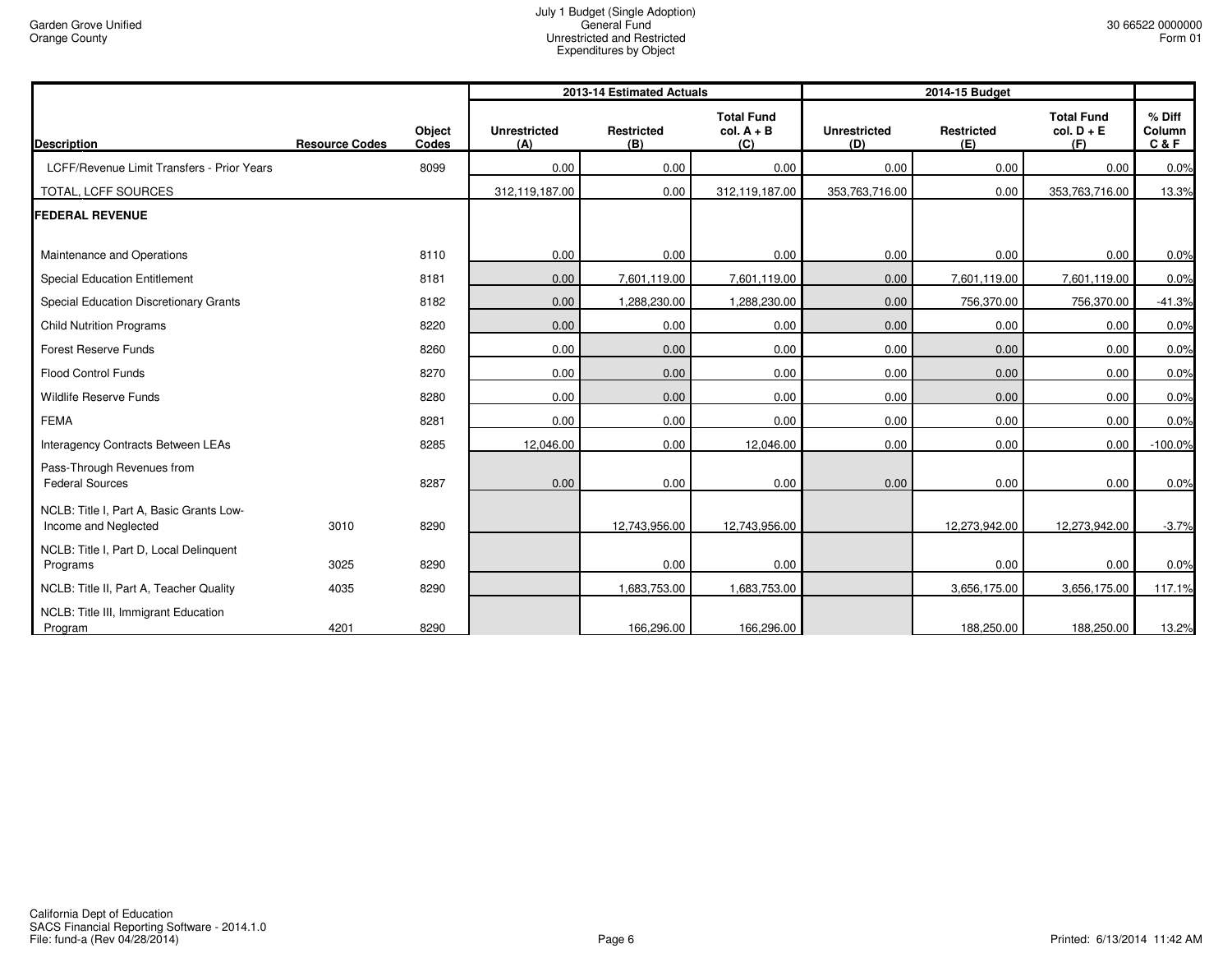|                                                                        |                                              |                 |                            | 2013-14 Estimated Actuals |                                          |                            | 2014-15 Budget           |                                          |                             |
|------------------------------------------------------------------------|----------------------------------------------|-----------------|----------------------------|---------------------------|------------------------------------------|----------------------------|--------------------------|------------------------------------------|-----------------------------|
| <b>Description</b>                                                     | <b>Resource Codes</b>                        | Object<br>Codes | <b>Unrestricted</b><br>(A) | <b>Restricted</b><br>(B)  | <b>Total Fund</b><br>$col. A + B$<br>(C) | <b>Unrestricted</b><br>(D) | <b>Restricted</b><br>(E) | <b>Total Fund</b><br>$col. D + E$<br>(F) | $%$ Diff<br>Column<br>C & F |
| NCLB: Title III, Limited English Proficient<br>(LEP) Student Program   | 4203                                         | 8290            |                            | 2,352,047.00              | 2,352,047.00                             |                            | 2,036,237.00             | 2,036,237.00                             | $-13.4%$                    |
| NCLB: Title V, Part B, Public Charter<br>Schools Grant Program (PCSGP) | 4610                                         | 8290            |                            | 0.00                      | 0.00                                     |                            | 0.00                     | 0.00                                     | 0.0%                        |
| Other No Child Left Behind                                             | 3011-3020, 3026-<br>3205, 4036-4126,<br>5510 | 8290            |                            | 726,750.00                | 726,750.00                               |                            | 1,686,750.00             | 1,686,750.00                             | 132.1%                      |
| Vocational and Applied<br><b>Technology Education</b>                  | 3500-3699                                    | 8290            |                            | 363,485.00                | 363,485.00                               |                            | 363,485.00               | 363,485.00                               | 0.0%                        |
| Safe and Drug Free Schools                                             | 3700-3799                                    | 8290            |                            | 0.00                      | 0.00                                     |                            | 0.00                     | 0.00                                     | 0.0%                        |
| All Other Federal Revenue                                              | All Other                                    | 8290            | 0.00                       | 839,340.00                | 839,340.00                               | 0.00                       | 500,000.00               | 500,000.00                               | $-40.4%$                    |
| TOTAL, FEDERAL REVENUE                                                 |                                              |                 | 12,046.00                  | 27,764,976.00             | 27,777,022.00                            | 0.00                       | 29,062,328.00            | 29,062,328.00                            | 4.6%                        |
| <b>OTHER STATE REVENUE</b>                                             |                                              |                 |                            |                           |                                          |                            |                          |                                          |                             |
| Other State Apportionments                                             |                                              |                 |                            |                           |                                          |                            |                          |                                          |                             |
| ROC/P Entitlement<br><b>Current Year</b>                               | 6355-6360                                    | 8311            |                            | 0.00                      | 0.00                                     |                            | 0.00                     | 0.00                                     | 0.0%                        |
| <b>Prior Years</b>                                                     | 6355-6360                                    | 8319            |                            | 0.00                      | 0.00                                     |                            | 0.00                     | 0.00                                     | 0.0%                        |
| Special Education Master Plan<br><b>Current Year</b>                   | 6500                                         | 8311            |                            | 24,959,270.00             | 24,959,270.00                            |                            | 25,173,920.00            | 25,173,920.00                            | 0.9%                        |
| <b>Prior Years</b>                                                     | 6500                                         | 8319            |                            | 0.00                      | 0.00                                     |                            | 0.00                     | 0.00                                     | 0.0%                        |
| All Other State Apportionments - Current Year                          | All Other                                    | 8311            | 0.00                       | 0.00                      | 0.00                                     | 0.00                       | 0.00                     | 0.00                                     | 0.0%                        |
| All Other State Apportionments - Prior Years                           | All Other                                    | 8319            | 0.00                       | 0.00                      | 0.00                                     | 0.00                       | 0.00                     | 0.00                                     | 0.0%                        |
| Class Size Reduction, K-3                                              |                                              | 8434            | 0.00                       | 0.00                      | 0.00                                     | 0.00                       | 0.00                     | 0.00                                     | 0.0%                        |
| <b>Child Nutrition Programs</b>                                        |                                              | 8520            | 0.00                       | 0.00                      | 0.00                                     | 0.00                       | 0.00                     | 0.00                                     | 0.0%                        |
| <b>Mandated Costs Reimbursements</b>                                   |                                              | 8550            | 1,700,156.00               | 0.00                      | 1,700,156.00                             | 1,672,861.00               | 0.00                     | 1,672,861.00                             | $-1.6%$                     |
| Lottery - Unrestricted and Instructional Materials                     |                                              | 8560            | 6,644,523.00               | 1,778,738.00              | 8,423,261.00                             | 6,430,670.00               | 1,531,112.00             | 7,961,782.00                             | $-5.5%$                     |
| <b>Tax Relief Subventions</b><br>Restricted Levies - Other             |                                              |                 |                            |                           |                                          |                            |                          |                                          |                             |
| Homeowners' Exemptions                                                 |                                              | 8575            | 0.00                       | 0.00                      | 0.00                                     | 0.00                       | 0.00                     | 0.00                                     | 0.0%                        |
| Other Subventions/In-Lieu Taxes                                        |                                              | 8576            | 0.00                       | 0.00                      | 0.00                                     | 0.00                       | 0.00                     | 0.00                                     | 0.0%                        |
| Pass-Through Revenues from<br><b>State Sources</b>                     |                                              | 8587            | 0.00                       | 0.00                      | 0.00                                     | 0.00                       | 0.00                     | 0.00                                     | 0.0%                        |
| School Based Coordination Program                                      | 7250                                         | 8590            |                            | 0.00                      | 0.00                                     |                            | 0.00                     | 0.00                                     | 0.0%                        |
| After School Education and Safety (ASES)                               | 6010                                         | 8590            |                            | 5,729,337.00              | 5,729,337.00                             |                            | 5,788,275.00             | 5,788,275.00                             | 1.0%                        |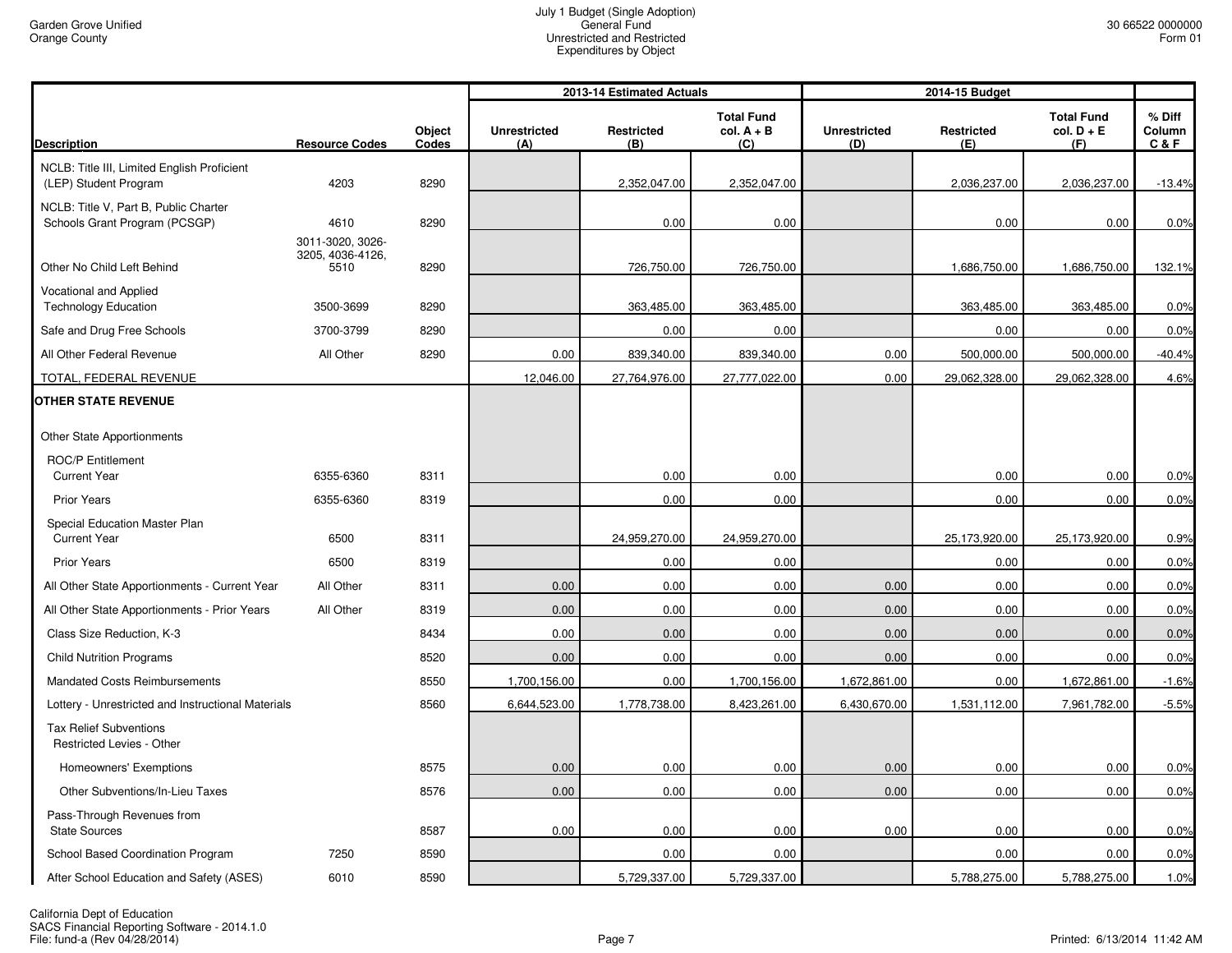|                                                             |                       |                 |                            | 2013-14 Estimated Actuals |                                          | 2014-15 Budget             |                          |                                          |                           |
|-------------------------------------------------------------|-----------------------|-----------------|----------------------------|---------------------------|------------------------------------------|----------------------------|--------------------------|------------------------------------------|---------------------------|
| Description                                                 | <b>Resource Codes</b> | Object<br>Codes | <b>Unrestricted</b><br>(A) | <b>Restricted</b><br>(B)  | <b>Total Fund</b><br>$col. A + B$<br>(C) | <b>Unrestricted</b><br>(D) | <b>Restricted</b><br>(E) | <b>Total Fund</b><br>$col. D + E$<br>(F) | % Diff<br>Column<br>C & F |
| <b>Charter School Facility Grant</b>                        | 6030                  | 8590            |                            | 0.00                      | 0.00                                     |                            | 0.00                     | 0.00                                     | 0.0%                      |
| Drug/Alcohol/Tobacco Funds                                  | 6650, 6690            |                 |                            | 475,707.00                | 475,707.00                               |                            | 0.00                     | 0.00                                     | $-100.0%$                 |
| California Clean Energy Jobs Act                            | 6230                  | 8590            |                            | 699,104.00                | 699,104.00                               |                            | 0.00                     | 0.00                                     | $-100.0%$                 |
| <b>Healthy Start</b>                                        | 6240                  | 8590            |                            | 0.00                      | 0.00                                     |                            | 0.00                     | 0.00                                     | 0.0%                      |
| American Indian Early Childhood Education                   | 7210                  | 8590            |                            | 0.00                      | 0.00                                     |                            | 0.00                     | 0.00                                     | 0.0%                      |
| Specialized Secondary                                       | 7370                  | 8590            |                            | 0.00                      | 0.00                                     |                            | 0.00                     | 0.00                                     | 0.0%                      |
| <b>School Community Violence</b><br><b>Prevention Grant</b> | 7391                  | 8590            |                            | 0.00                      | 0.00                                     |                            | 0.00                     | 0.00                                     | 0.0%                      |
| <b>Quality Education Investment Act</b>                     | 7400                  | 8590            |                            | 0.00                      | 0.00                                     |                            | 0.00                     | 0.00                                     | 0.0%                      |
| Common Core State Standards<br>Implementation               | 7405                  | 8590            |                            | 9,565,621.00              | 9,565,621.00                             |                            | 0.00                     | 0.00                                     | $-100.0%$                 |
| All Other State Revenue                                     | All Other             | 8590            | 579,728.00                 | 2,987,092.00              | 3,566,820.00                             | 0.00                       | 2,971,199.00             | 2,971,199.00                             | $-16.7%$                  |
| TOTAL, OTHER STATE REVENUE                                  |                       |                 | 8,924,407.00               | 46,194,869.00             | 55,119,276.00                            | 8,103,531.00               | 35,464,506.00            | 43,568,037.00                            | $-21.0%$                  |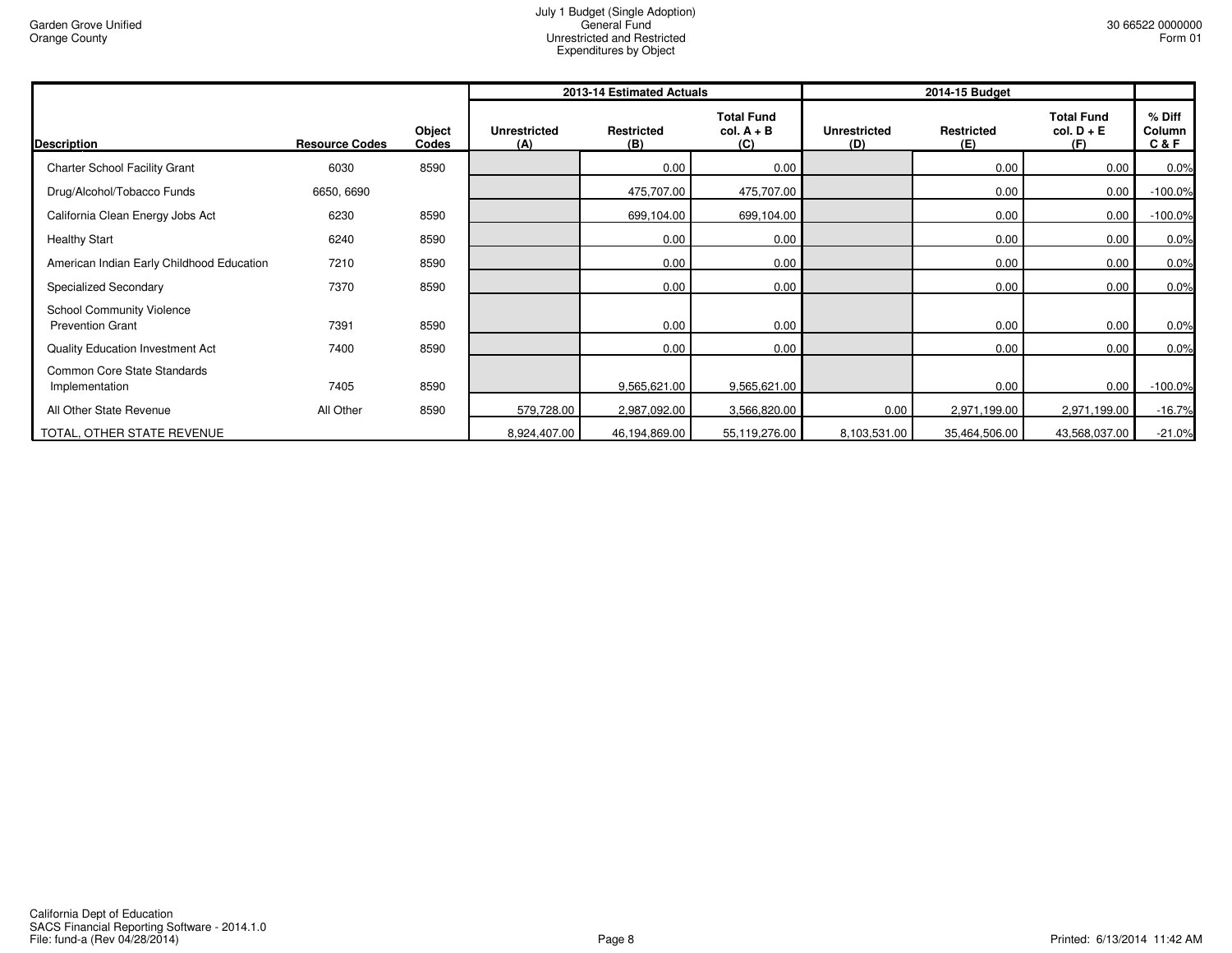|                                                                       |                       |                 |                            | 2013-14 Estimated Actuals |                                          |                            | 2014-15 Budget    |                                          |                         |
|-----------------------------------------------------------------------|-----------------------|-----------------|----------------------------|---------------------------|------------------------------------------|----------------------------|-------------------|------------------------------------------|-------------------------|
| <b>Description</b>                                                    | <b>Resource Codes</b> | Object<br>Codes | <b>Unrestricted</b><br>(A) | Restricted<br>(B)         | <b>Total Fund</b><br>$col. A + B$<br>(C) | <b>Unrestricted</b><br>(D) | Restricted<br>(E) | <b>Total Fund</b><br>$col. D + E$<br>(F) | % Diff<br>Column<br>C&F |
| <b>OTHER LOCAL REVENUE</b>                                            |                       |                 |                            |                           |                                          |                            |                   |                                          |                         |
| Other Local Revenue<br>County and District Taxes                      |                       |                 |                            |                           |                                          |                            |                   |                                          |                         |
| <b>Other Restricted Levies</b><br>Secured Roll                        |                       | 8615            | 0.00                       | 0.00                      | 0.00                                     | 0.00                       | 0.00              | 0.00                                     | 0.0%                    |
| <b>Unsecured Roll</b>                                                 |                       | 8616            | 0.00                       | 0.00                      | 0.00                                     | 0.00                       | 0.00              | 0.00                                     | 0.0%                    |
| Prior Years' Taxes                                                    |                       | 8617            | 0.00                       | 0.00                      | 0.00                                     | 0.00                       | 0.00              | 0.00                                     | 0.0%                    |
| Supplemental Taxes                                                    |                       | 8618            | 0.00                       | 0.00                      | 0.00                                     | 0.00                       | 0.00              | 0.00                                     | 0.0%                    |
| Non-Ad Valorem Taxes<br><b>Parcel Taxes</b>                           |                       | 8621            | 0.00                       | 0.00                      | 0.00                                     | 0.00                       | 0.00              | 0.00                                     | 0.0%                    |
| Other                                                                 |                       | 8622            | 0.00                       | 0.00                      | 0.00                                     | 0.00                       | 0.00              | 0.00                                     | 0.0%                    |
| <b>Community Redevelopment Funds</b><br>Not Subject to LCFF Deduction |                       | 8625            | 0.00                       | 0.00                      | 0.00                                     | 0.00                       | 0.00              | 0.00                                     | 0.0%                    |
| Penalties and Interest from<br>Delinquent Non-LCFF<br>Taxes           |                       | 8629            | 0.00                       | 0.00                      | 0.00                                     | 0.00                       | 0.00              | 0.00                                     | 0.0%                    |
| Sales<br>Sale of Equipment/Supplies                                   |                       | 8631            | 42,153.00                  | 0.00                      | 42,153.00                                | 25,820.00                  | 0.00              | 25,820.00                                | $-38.7%$                |
| Sale of Publications                                                  |                       | 8632            | 0.00                       | 0.00                      | 0.00                                     | 0.00                       | 0.00              | 0.00                                     | 0.0%                    |
| <b>Food Service Sales</b>                                             |                       | 8634            | 0.00                       | 0.00                      | 0.00                                     | 0.00                       | 0.00              | 0.00                                     | 0.0%                    |
| All Other Sales                                                       |                       | 8639            | 0.00                       | 0.00                      | 0.00                                     | 0.00                       | 0.00              | 0.00                                     | 0.0%                    |
| Leases and Rentals                                                    |                       | 8650            | 760,740.00                 | 0.00                      | 760,740.00                               | 722,953.00                 | 0.00              | 722,953.00                               | $-5.0%$                 |
| Interest                                                              |                       | 8660            | 492,801.00                 | 0.00                      | 492,801.00                               | 592,003.00                 | 0.00              | 592,003.00                               | 20.1%                   |
| Net Increase (Decrease) in the Fair Value<br>of Investments           |                       | 8662            | 0.00                       | 0.00                      | 0.00                                     | 0.00                       | 0.00              | 0.00                                     | 0.0%                    |
| Fees and Contracts<br><b>Adult Education Fees</b>                     |                       | 8671            | 0.00                       | 0.00                      | 0.00                                     | 0.00                       | 0.00              | 0.00                                     | 0.0%                    |
| Non-Resident Students                                                 |                       | 8672            | 0.00                       | 0.00                      | 0.00                                     | 0.00                       | 0.00              | 0.00                                     | 0.0%                    |
| Transportation Fees From Individuals                                  |                       | 8675            | 0.00                       | 0.00                      | 0.00                                     | 0.00                       | 0.00              | 0.00                                     | 0.0%                    |
| <b>Interagency Services</b>                                           |                       | 8677            | 0.00                       | 4,915,011.00              | 4,915,011.00                             | 0.00                       | 3,768,284.00      | 3,768,284.00                             | $-23.3%$                |
| Mitigation/Developer Fees                                             |                       | 8681            | 0.00                       | 0.00                      | 0.00                                     | 0.00                       | 0.00              | 0.00                                     | 0.0%                    |
| All Other Fees and Contracts                                          |                       | 8689            | 8,900.00                   | 0.00                      | 8,900.00                                 | 8,325.00                   | 0.00              | 8,325.00                                 | $-6.5%$                 |
| <b>Other Local Revenue</b><br>Plus: Misc Funds Non-LCFF               |                       |                 |                            |                           |                                          |                            |                   |                                          |                         |

California Dept of Education<br>SACS Financial Reporting Software - 2014.1.0<br>File: fund-a (Rev 04/28/2014)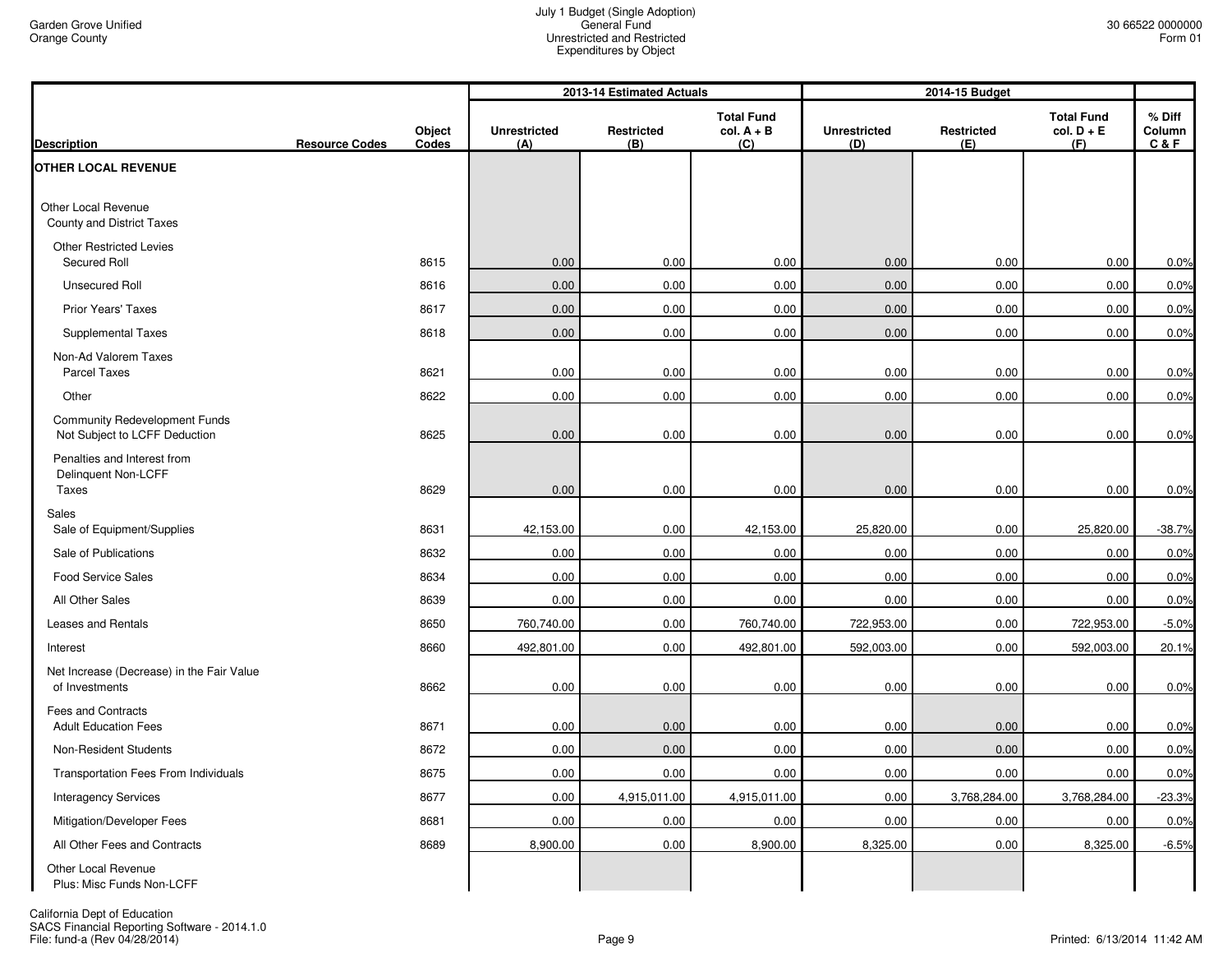|                                                                                                                     |                       |                 |                            | 2013-14 Estimated Actuals |                                          | 2014-15 Budget             |                          |                                          |                           |
|---------------------------------------------------------------------------------------------------------------------|-----------------------|-----------------|----------------------------|---------------------------|------------------------------------------|----------------------------|--------------------------|------------------------------------------|---------------------------|
| <b>Description</b>                                                                                                  | <b>Resource Codes</b> | Object<br>Codes | <b>Unrestricted</b><br>(A) | <b>Restricted</b><br>(B)  | <b>Total Fund</b><br>$col. A + B$<br>(C) | <b>Unrestricted</b><br>(D) | <b>Restricted</b><br>(E) | <b>Total Fund</b><br>$col. D + E$<br>(F) | % Diff<br>Column<br>C & F |
| (50%) Adjustment                                                                                                    |                       | 8691            | 0.00                       | 0.00                      | 0.00                                     | 0.00                       | 0.00                     | 0.00                                     | 0.0%                      |
| Pass-Through Revenues From<br><b>Local Sources</b>                                                                  |                       | 8697            | 0.00                       | 0.00                      | 0.00                                     | 0.00                       | 0.00                     | 0.00                                     | 0.0%                      |
| All Other Local Revenue                                                                                             |                       | 8699            | 2,034,606.00               | 1,609,126.00              | 3,643,732.00                             | 750,274.00                 | 3,108,610.00             | 3,858,884.00                             | 5.9%                      |
| Tuition                                                                                                             |                       | 8710            | 220,000.00                 | 0.00                      | 220,000.00                               | 220,000.00                 | 0.00                     | 220,000.00                               | 0.0%                      |
| All Other Transfers In                                                                                              |                       | 8781-8783       | 0.00                       | 0.00                      | 0.00                                     | 0.00                       | 0.00                     | 0.00                                     | 0.0%                      |
| <b>Transfers of Apportionments</b><br><b>Special Education SELPA Transfers</b><br>From Districts or Charter Schools | 6500                  | 8791            |                            | 0.00                      | 0.00                                     |                            | 0.00                     | 0.00                                     | 0.0%                      |
| From County Offices                                                                                                 | 6500                  | 8792            |                            | 0.00                      | 0.00                                     |                            | 0.00                     | 0.00                                     | 0.0%                      |
| From JPAs                                                                                                           | 6500                  | 8793            |                            | 0.00                      | 0.00                                     |                            | 0.00                     | 0.00                                     | 0.0%                      |
| <b>ROC/P Transfers</b><br>From Districts or Charter Schools                                                         | 6360                  | 8791            |                            | 0.00                      | 0.00                                     |                            | 0.00                     | 0.00                                     | 0.0%                      |
| From County Offices                                                                                                 | 6360                  | 8792            |                            | 0.00                      | 0.00                                     |                            | 0.00                     | 0.00                                     | 0.0%                      |
| From JPAs                                                                                                           | 6360                  | 8793            |                            | 0.00                      | 0.00                                     |                            | 0.00                     | 0.00                                     | 0.0%                      |
| Other Transfers of Apportionments<br>From Districts or Charter Schools                                              | All Other             | 8791            | 0.00                       | 0.00                      | 0.00                                     | 0.00                       | 0.00                     | 0.00                                     | 0.0%                      |
| From County Offices                                                                                                 | All Other             | 8792            | 0.00                       | 0.00                      | 0.00                                     | 0.00                       | 0.00                     | 0.00                                     | 0.0%                      |
| From JPAs                                                                                                           | All Other             | 8793            | 0.00                       | 0.00                      | 0.00                                     | 0.00                       | 0.00                     | 0.00                                     | 0.0%                      |
| All Other Transfers In from All Others                                                                              |                       | 8799            | 0.00                       | 0.00                      | 0.00                                     | 0.00                       | 0.00                     | 0.00                                     | 0.0%                      |
| TOTAL, OTHER LOCAL REVENUE                                                                                          |                       |                 | 3,559,200.00               | 6,524,137.00              | 10,083,337.00                            | 2,319,375.00               | 6,876,894.00             | 9,196,269.00                             | $-8.8%$                   |
| <b>TOTAL, REVENUES</b>                                                                                              |                       |                 | 324,614,840.00             | 80,483,982.00             | 405,098,822.00                           | 364,186,622.00             | 71,403,728.00            | 435,590,350.00                           | 7.5%                      |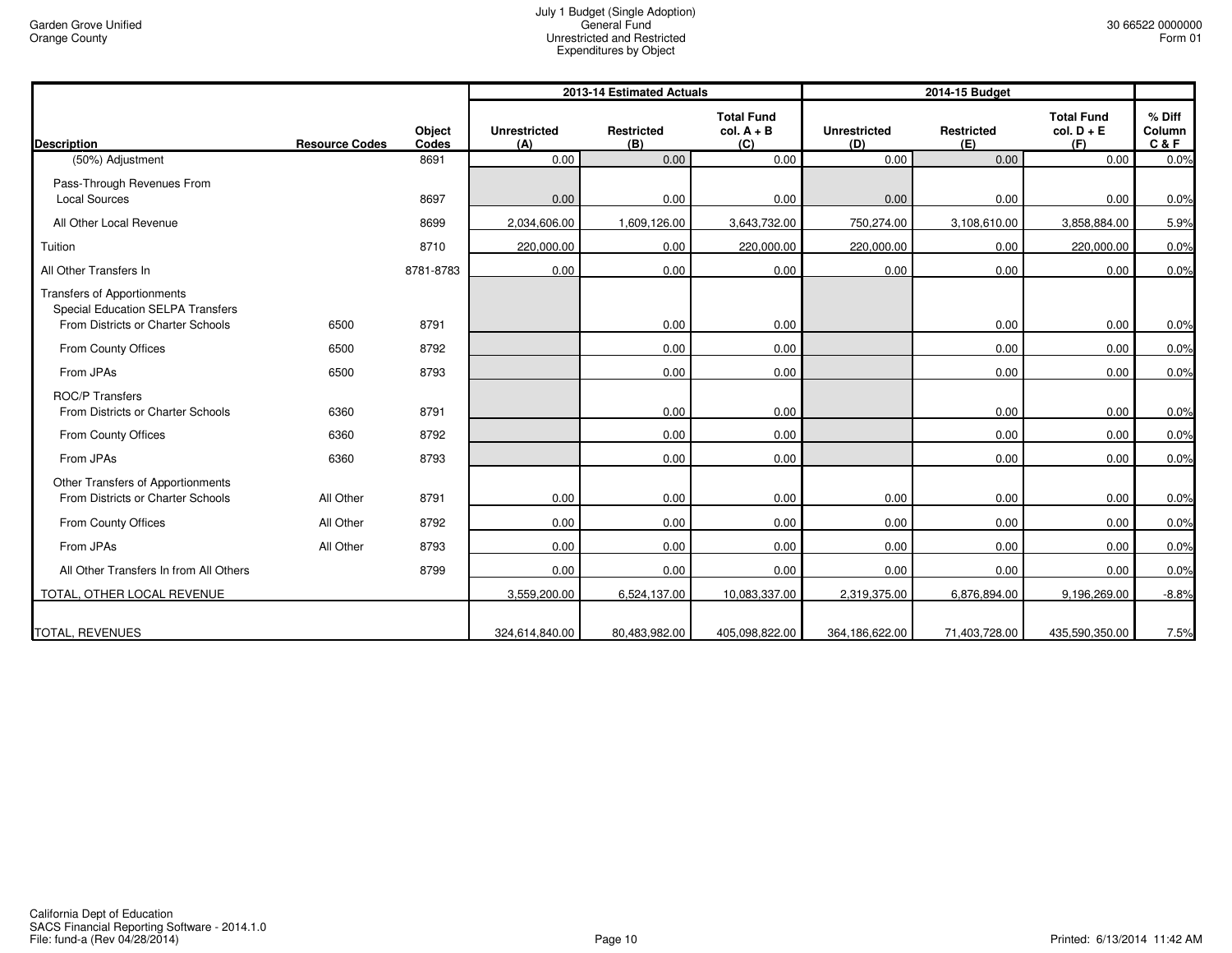| <b>Total Fund</b><br><b>Total Fund</b><br>$%$ Diff<br><b>Restricted</b><br>$col. A + B$<br><b>Restricted</b><br>$col. D + E$<br><b>Object</b><br><b>Unrestricted</b><br><b>Unrestricted</b><br>Column<br>Codes<br><b>Resource Codes</b><br>(B)<br>C & F<br>(A)<br>(C)<br>(D)<br>(E)<br>(F)<br>1100<br><b>Certificated Teachers' Salaries</b><br>141,348,650.00<br>28,607,512.00<br>169,956,162.00<br>144,107,473.00<br>26,802,614.00<br>170,910,087.00<br>1200<br><b>Certificated Pupil Support Salaries</b><br>5,495,298.00<br>2,182,493.00<br>7,677,791.00<br>6,464,225.00<br>2,391,638.00<br>8,855,863.00<br>Certificated Supervisors' and Administrators' Salaries<br>1300<br>3.3%<br>13,804,091.00<br>2,343,078.00<br>16,147,169.00<br>14,013,037.00<br>2,673,532.00<br>16,686,569.00<br><b>Other Certificated Salaries</b><br>1900<br>1,455,785.00<br>3,874,175.00<br>5,329,960.00<br>1,609,579.00<br>3,512,088.00<br>5,121,667.00<br>$-3.9%$<br>TOTAL, CERTIFICATED SALARIES<br>162,103,824.00<br>37,007,258.00<br>199,111,082.00<br>166,194,314.00<br>35,379,872.00<br>201,574,186.00<br>1.2%<br><b>CLASSIFIED SALARIES</b><br><b>Classified Instructional Salaries</b><br>2100<br>1,331,164.00<br>11,260,780.00<br>12,591,944.00<br>1,425,662.00<br>12,245,011.00<br>13,670,673.00<br><b>Classified Support Salaries</b><br>2200<br>23,376,105.00<br>9,134,960.00<br>32,511,065.00<br>25,193,867.00<br>9,786,841.00<br>34,980,708.00<br>Classified Supervisors' and Administrators' Salaries<br>2300<br>73,203.00<br>1,940,333.00<br>2,104,297.00<br>119,586.00<br>2,223,883.00<br>14.6%<br>1,867,130.00<br>Clerical, Technical and Office Salaries<br>2400<br>13,165,253.00<br>1,525,637.00<br>14,690,890.00<br>14,111,131.00<br>1,432,567.00<br>15,543,698.00<br>5.8%<br>2900<br>1,390,948.00<br>$-39.4%$<br><b>Other Classified Salaries</b><br>1,409,301.00<br>1,035,501.00<br>2,444,802.00<br>90,318.00<br>1,481,266.00<br>TOTAL, CLASSIFIED SALARIES<br>41,148,953.00<br>44,225,905.00<br>67,900,228.00<br>23,030,081.00<br>64,179,034.00<br>23,674,323.00<br><b>STRS</b><br>3101-3102<br>13,200,715.00<br>2,971,927.00<br>16,172,642.00<br>15,843,726.00<br>3,308,675.00<br>19,152,401.00<br><b>PERS</b><br>3201-3202<br>3,802,188.00<br>1,778,251.00<br>5,580,439.00<br>4,322,008.00<br>6,346,308.00<br>13.7%<br>2,024,300.00<br>OASDI/Medicare/Alternative<br>3301-3302<br>5,303,628.00<br>2,304,501.00<br>7,608,129.00<br>5,797,762.00<br>2,339,538.00<br>8,137,300.00<br>Health and Welfare Benefits<br>3401-3402<br>49,753,501.00<br>40,215,727.00<br>9,743,976.00<br>49,959,703.00<br>13,582,377.00<br>63,335,878.00<br>26.8%<br>Unemployment Insurance<br>3501-3502<br>101,818.00<br>33,684.00<br>135,502.00<br>106,576.00<br>37,508.00<br>144,084.00<br>6.3%<br>5,039,275.00<br>5,265,869.00<br>1,482,057.00<br>6,747,926.00<br>3.2%<br><b>Workers' Compensation</b><br>3601-3602<br>1,498,073.00<br>6,537,348.00<br>3701-3702<br>0.00<br>5,292,756.00<br>0.00<br>OPEB. Allocated<br>5,385,860.00<br>5,385,860.00<br>5,292,756.00<br>3751-3752<br>432,429.00<br>435,033.00<br>OPEB, Active Employees<br>1,496,538.00<br>1,928,967.00<br>1,562,132.00<br>1,997,165.00<br>3901-3902<br>0.00<br>0.00<br>0.00<br>0.00<br>0.00<br>0.0%<br><b>Other Employee Benefits</b><br>0.00<br>TOTAL, EMPLOYEE BENEFITS<br>74,545,749.00<br>18,762,841.00<br>93,308,590.00<br>87,944,330.00<br>23,209,488.00<br>111,153,818.00<br>19.1% |                                                 |      |            | 2013-14 Estimated Actuals |            | 2014-15 Budget |           |              |        |
|-------------------------------------------------------------------------------------------------------------------------------------------------------------------------------------------------------------------------------------------------------------------------------------------------------------------------------------------------------------------------------------------------------------------------------------------------------------------------------------------------------------------------------------------------------------------------------------------------------------------------------------------------------------------------------------------------------------------------------------------------------------------------------------------------------------------------------------------------------------------------------------------------------------------------------------------------------------------------------------------------------------------------------------------------------------------------------------------------------------------------------------------------------------------------------------------------------------------------------------------------------------------------------------------------------------------------------------------------------------------------------------------------------------------------------------------------------------------------------------------------------------------------------------------------------------------------------------------------------------------------------------------------------------------------------------------------------------------------------------------------------------------------------------------------------------------------------------------------------------------------------------------------------------------------------------------------------------------------------------------------------------------------------------------------------------------------------------------------------------------------------------------------------------------------------------------------------------------------------------------------------------------------------------------------------------------------------------------------------------------------------------------------------------------------------------------------------------------------------------------------------------------------------------------------------------------------------------------------------------------------------------------------------------------------------------------------------------------------------------------------------------------------------------------------------------------------------------------------------------------------------------------------------------------------------------------------------------------------------------------------------------------------------------------------------------------------------------------------------------------------------------------------------------------------------------------------------------------------------------------------------------------------------------------------------------------------------------------------------------------------------------------------------------------------------------------------|-------------------------------------------------|------|------------|---------------------------|------------|----------------|-----------|--------------|--------|
| 0.6%<br>15.3%<br>8.6%<br>7.6%<br>5.8%<br>18.4%<br>7.0%<br>$-1.7%$<br>3.5%                                                                                                                                                                                                                                                                                                                                                                                                                                                                                                                                                                                                                                                                                                                                                                                                                                                                                                                                                                                                                                                                                                                                                                                                                                                                                                                                                                                                                                                                                                                                                                                                                                                                                                                                                                                                                                                                                                                                                                                                                                                                                                                                                                                                                                                                                                                                                                                                                                                                                                                                                                                                                                                                                                                                                                                                                                                                                                                                                                                                                                                                                                                                                                                                                                                                                                                                                                       | <b>Description</b>                              |      |            |                           |            |                |           |              |        |
|                                                                                                                                                                                                                                                                                                                                                                                                                                                                                                                                                                                                                                                                                                                                                                                                                                                                                                                                                                                                                                                                                                                                                                                                                                                                                                                                                                                                                                                                                                                                                                                                                                                                                                                                                                                                                                                                                                                                                                                                                                                                                                                                                                                                                                                                                                                                                                                                                                                                                                                                                                                                                                                                                                                                                                                                                                                                                                                                                                                                                                                                                                                                                                                                                                                                                                                                                                                                                                                 | <b>CERTIFICATED SALARIES</b>                    |      |            |                           |            |                |           |              |        |
|                                                                                                                                                                                                                                                                                                                                                                                                                                                                                                                                                                                                                                                                                                                                                                                                                                                                                                                                                                                                                                                                                                                                                                                                                                                                                                                                                                                                                                                                                                                                                                                                                                                                                                                                                                                                                                                                                                                                                                                                                                                                                                                                                                                                                                                                                                                                                                                                                                                                                                                                                                                                                                                                                                                                                                                                                                                                                                                                                                                                                                                                                                                                                                                                                                                                                                                                                                                                                                                 |                                                 |      |            |                           |            |                |           |              |        |
|                                                                                                                                                                                                                                                                                                                                                                                                                                                                                                                                                                                                                                                                                                                                                                                                                                                                                                                                                                                                                                                                                                                                                                                                                                                                                                                                                                                                                                                                                                                                                                                                                                                                                                                                                                                                                                                                                                                                                                                                                                                                                                                                                                                                                                                                                                                                                                                                                                                                                                                                                                                                                                                                                                                                                                                                                                                                                                                                                                                                                                                                                                                                                                                                                                                                                                                                                                                                                                                 |                                                 |      |            |                           |            |                |           |              |        |
|                                                                                                                                                                                                                                                                                                                                                                                                                                                                                                                                                                                                                                                                                                                                                                                                                                                                                                                                                                                                                                                                                                                                                                                                                                                                                                                                                                                                                                                                                                                                                                                                                                                                                                                                                                                                                                                                                                                                                                                                                                                                                                                                                                                                                                                                                                                                                                                                                                                                                                                                                                                                                                                                                                                                                                                                                                                                                                                                                                                                                                                                                                                                                                                                                                                                                                                                                                                                                                                 |                                                 |      |            |                           |            |                |           |              |        |
|                                                                                                                                                                                                                                                                                                                                                                                                                                                                                                                                                                                                                                                                                                                                                                                                                                                                                                                                                                                                                                                                                                                                                                                                                                                                                                                                                                                                                                                                                                                                                                                                                                                                                                                                                                                                                                                                                                                                                                                                                                                                                                                                                                                                                                                                                                                                                                                                                                                                                                                                                                                                                                                                                                                                                                                                                                                                                                                                                                                                                                                                                                                                                                                                                                                                                                                                                                                                                                                 |                                                 |      |            |                           |            |                |           |              |        |
|                                                                                                                                                                                                                                                                                                                                                                                                                                                                                                                                                                                                                                                                                                                                                                                                                                                                                                                                                                                                                                                                                                                                                                                                                                                                                                                                                                                                                                                                                                                                                                                                                                                                                                                                                                                                                                                                                                                                                                                                                                                                                                                                                                                                                                                                                                                                                                                                                                                                                                                                                                                                                                                                                                                                                                                                                                                                                                                                                                                                                                                                                                                                                                                                                                                                                                                                                                                                                                                 |                                                 |      |            |                           |            |                |           |              |        |
|                                                                                                                                                                                                                                                                                                                                                                                                                                                                                                                                                                                                                                                                                                                                                                                                                                                                                                                                                                                                                                                                                                                                                                                                                                                                                                                                                                                                                                                                                                                                                                                                                                                                                                                                                                                                                                                                                                                                                                                                                                                                                                                                                                                                                                                                                                                                                                                                                                                                                                                                                                                                                                                                                                                                                                                                                                                                                                                                                                                                                                                                                                                                                                                                                                                                                                                                                                                                                                                 |                                                 |      |            |                           |            |                |           |              |        |
|                                                                                                                                                                                                                                                                                                                                                                                                                                                                                                                                                                                                                                                                                                                                                                                                                                                                                                                                                                                                                                                                                                                                                                                                                                                                                                                                                                                                                                                                                                                                                                                                                                                                                                                                                                                                                                                                                                                                                                                                                                                                                                                                                                                                                                                                                                                                                                                                                                                                                                                                                                                                                                                                                                                                                                                                                                                                                                                                                                                                                                                                                                                                                                                                                                                                                                                                                                                                                                                 |                                                 |      |            |                           |            |                |           |              |        |
|                                                                                                                                                                                                                                                                                                                                                                                                                                                                                                                                                                                                                                                                                                                                                                                                                                                                                                                                                                                                                                                                                                                                                                                                                                                                                                                                                                                                                                                                                                                                                                                                                                                                                                                                                                                                                                                                                                                                                                                                                                                                                                                                                                                                                                                                                                                                                                                                                                                                                                                                                                                                                                                                                                                                                                                                                                                                                                                                                                                                                                                                                                                                                                                                                                                                                                                                                                                                                                                 |                                                 |      |            |                           |            |                |           |              |        |
|                                                                                                                                                                                                                                                                                                                                                                                                                                                                                                                                                                                                                                                                                                                                                                                                                                                                                                                                                                                                                                                                                                                                                                                                                                                                                                                                                                                                                                                                                                                                                                                                                                                                                                                                                                                                                                                                                                                                                                                                                                                                                                                                                                                                                                                                                                                                                                                                                                                                                                                                                                                                                                                                                                                                                                                                                                                                                                                                                                                                                                                                                                                                                                                                                                                                                                                                                                                                                                                 |                                                 |      |            |                           |            |                |           |              |        |
|                                                                                                                                                                                                                                                                                                                                                                                                                                                                                                                                                                                                                                                                                                                                                                                                                                                                                                                                                                                                                                                                                                                                                                                                                                                                                                                                                                                                                                                                                                                                                                                                                                                                                                                                                                                                                                                                                                                                                                                                                                                                                                                                                                                                                                                                                                                                                                                                                                                                                                                                                                                                                                                                                                                                                                                                                                                                                                                                                                                                                                                                                                                                                                                                                                                                                                                                                                                                                                                 |                                                 |      |            |                           |            |                |           |              |        |
|                                                                                                                                                                                                                                                                                                                                                                                                                                                                                                                                                                                                                                                                                                                                                                                                                                                                                                                                                                                                                                                                                                                                                                                                                                                                                                                                                                                                                                                                                                                                                                                                                                                                                                                                                                                                                                                                                                                                                                                                                                                                                                                                                                                                                                                                                                                                                                                                                                                                                                                                                                                                                                                                                                                                                                                                                                                                                                                                                                                                                                                                                                                                                                                                                                                                                                                                                                                                                                                 |                                                 |      |            |                           |            |                |           |              |        |
|                                                                                                                                                                                                                                                                                                                                                                                                                                                                                                                                                                                                                                                                                                                                                                                                                                                                                                                                                                                                                                                                                                                                                                                                                                                                                                                                                                                                                                                                                                                                                                                                                                                                                                                                                                                                                                                                                                                                                                                                                                                                                                                                                                                                                                                                                                                                                                                                                                                                                                                                                                                                                                                                                                                                                                                                                                                                                                                                                                                                                                                                                                                                                                                                                                                                                                                                                                                                                                                 |                                                 |      |            |                           |            |                |           |              |        |
|                                                                                                                                                                                                                                                                                                                                                                                                                                                                                                                                                                                                                                                                                                                                                                                                                                                                                                                                                                                                                                                                                                                                                                                                                                                                                                                                                                                                                                                                                                                                                                                                                                                                                                                                                                                                                                                                                                                                                                                                                                                                                                                                                                                                                                                                                                                                                                                                                                                                                                                                                                                                                                                                                                                                                                                                                                                                                                                                                                                                                                                                                                                                                                                                                                                                                                                                                                                                                                                 |                                                 |      |            |                           |            |                |           |              |        |
|                                                                                                                                                                                                                                                                                                                                                                                                                                                                                                                                                                                                                                                                                                                                                                                                                                                                                                                                                                                                                                                                                                                                                                                                                                                                                                                                                                                                                                                                                                                                                                                                                                                                                                                                                                                                                                                                                                                                                                                                                                                                                                                                                                                                                                                                                                                                                                                                                                                                                                                                                                                                                                                                                                                                                                                                                                                                                                                                                                                                                                                                                                                                                                                                                                                                                                                                                                                                                                                 | <b>EMPLOYEE BENEFITS</b>                        |      |            |                           |            |                |           |              |        |
|                                                                                                                                                                                                                                                                                                                                                                                                                                                                                                                                                                                                                                                                                                                                                                                                                                                                                                                                                                                                                                                                                                                                                                                                                                                                                                                                                                                                                                                                                                                                                                                                                                                                                                                                                                                                                                                                                                                                                                                                                                                                                                                                                                                                                                                                                                                                                                                                                                                                                                                                                                                                                                                                                                                                                                                                                                                                                                                                                                                                                                                                                                                                                                                                                                                                                                                                                                                                                                                 |                                                 |      |            |                           |            |                |           |              |        |
|                                                                                                                                                                                                                                                                                                                                                                                                                                                                                                                                                                                                                                                                                                                                                                                                                                                                                                                                                                                                                                                                                                                                                                                                                                                                                                                                                                                                                                                                                                                                                                                                                                                                                                                                                                                                                                                                                                                                                                                                                                                                                                                                                                                                                                                                                                                                                                                                                                                                                                                                                                                                                                                                                                                                                                                                                                                                                                                                                                                                                                                                                                                                                                                                                                                                                                                                                                                                                                                 |                                                 |      |            |                           |            |                |           |              |        |
|                                                                                                                                                                                                                                                                                                                                                                                                                                                                                                                                                                                                                                                                                                                                                                                                                                                                                                                                                                                                                                                                                                                                                                                                                                                                                                                                                                                                                                                                                                                                                                                                                                                                                                                                                                                                                                                                                                                                                                                                                                                                                                                                                                                                                                                                                                                                                                                                                                                                                                                                                                                                                                                                                                                                                                                                                                                                                                                                                                                                                                                                                                                                                                                                                                                                                                                                                                                                                                                 |                                                 |      |            |                           |            |                |           |              |        |
|                                                                                                                                                                                                                                                                                                                                                                                                                                                                                                                                                                                                                                                                                                                                                                                                                                                                                                                                                                                                                                                                                                                                                                                                                                                                                                                                                                                                                                                                                                                                                                                                                                                                                                                                                                                                                                                                                                                                                                                                                                                                                                                                                                                                                                                                                                                                                                                                                                                                                                                                                                                                                                                                                                                                                                                                                                                                                                                                                                                                                                                                                                                                                                                                                                                                                                                                                                                                                                                 |                                                 |      |            |                           |            |                |           |              |        |
|                                                                                                                                                                                                                                                                                                                                                                                                                                                                                                                                                                                                                                                                                                                                                                                                                                                                                                                                                                                                                                                                                                                                                                                                                                                                                                                                                                                                                                                                                                                                                                                                                                                                                                                                                                                                                                                                                                                                                                                                                                                                                                                                                                                                                                                                                                                                                                                                                                                                                                                                                                                                                                                                                                                                                                                                                                                                                                                                                                                                                                                                                                                                                                                                                                                                                                                                                                                                                                                 |                                                 |      |            |                           |            |                |           |              |        |
|                                                                                                                                                                                                                                                                                                                                                                                                                                                                                                                                                                                                                                                                                                                                                                                                                                                                                                                                                                                                                                                                                                                                                                                                                                                                                                                                                                                                                                                                                                                                                                                                                                                                                                                                                                                                                                                                                                                                                                                                                                                                                                                                                                                                                                                                                                                                                                                                                                                                                                                                                                                                                                                                                                                                                                                                                                                                                                                                                                                                                                                                                                                                                                                                                                                                                                                                                                                                                                                 |                                                 |      |            |                           |            |                |           |              |        |
|                                                                                                                                                                                                                                                                                                                                                                                                                                                                                                                                                                                                                                                                                                                                                                                                                                                                                                                                                                                                                                                                                                                                                                                                                                                                                                                                                                                                                                                                                                                                                                                                                                                                                                                                                                                                                                                                                                                                                                                                                                                                                                                                                                                                                                                                                                                                                                                                                                                                                                                                                                                                                                                                                                                                                                                                                                                                                                                                                                                                                                                                                                                                                                                                                                                                                                                                                                                                                                                 |                                                 |      |            |                           |            |                |           |              |        |
|                                                                                                                                                                                                                                                                                                                                                                                                                                                                                                                                                                                                                                                                                                                                                                                                                                                                                                                                                                                                                                                                                                                                                                                                                                                                                                                                                                                                                                                                                                                                                                                                                                                                                                                                                                                                                                                                                                                                                                                                                                                                                                                                                                                                                                                                                                                                                                                                                                                                                                                                                                                                                                                                                                                                                                                                                                                                                                                                                                                                                                                                                                                                                                                                                                                                                                                                                                                                                                                 |                                                 |      |            |                           |            |                |           |              |        |
|                                                                                                                                                                                                                                                                                                                                                                                                                                                                                                                                                                                                                                                                                                                                                                                                                                                                                                                                                                                                                                                                                                                                                                                                                                                                                                                                                                                                                                                                                                                                                                                                                                                                                                                                                                                                                                                                                                                                                                                                                                                                                                                                                                                                                                                                                                                                                                                                                                                                                                                                                                                                                                                                                                                                                                                                                                                                                                                                                                                                                                                                                                                                                                                                                                                                                                                                                                                                                                                 |                                                 |      |            |                           |            |                |           |              |        |
|                                                                                                                                                                                                                                                                                                                                                                                                                                                                                                                                                                                                                                                                                                                                                                                                                                                                                                                                                                                                                                                                                                                                                                                                                                                                                                                                                                                                                                                                                                                                                                                                                                                                                                                                                                                                                                                                                                                                                                                                                                                                                                                                                                                                                                                                                                                                                                                                                                                                                                                                                                                                                                                                                                                                                                                                                                                                                                                                                                                                                                                                                                                                                                                                                                                                                                                                                                                                                                                 |                                                 |      |            |                           |            |                |           |              |        |
|                                                                                                                                                                                                                                                                                                                                                                                                                                                                                                                                                                                                                                                                                                                                                                                                                                                                                                                                                                                                                                                                                                                                                                                                                                                                                                                                                                                                                                                                                                                                                                                                                                                                                                                                                                                                                                                                                                                                                                                                                                                                                                                                                                                                                                                                                                                                                                                                                                                                                                                                                                                                                                                                                                                                                                                                                                                                                                                                                                                                                                                                                                                                                                                                                                                                                                                                                                                                                                                 |                                                 |      |            |                           |            |                |           |              |        |
|                                                                                                                                                                                                                                                                                                                                                                                                                                                                                                                                                                                                                                                                                                                                                                                                                                                                                                                                                                                                                                                                                                                                                                                                                                                                                                                                                                                                                                                                                                                                                                                                                                                                                                                                                                                                                                                                                                                                                                                                                                                                                                                                                                                                                                                                                                                                                                                                                                                                                                                                                                                                                                                                                                                                                                                                                                                                                                                                                                                                                                                                                                                                                                                                                                                                                                                                                                                                                                                 | <b>BOOKS AND SUPPLIES</b>                       |      |            |                           |            |                |           |              |        |
|                                                                                                                                                                                                                                                                                                                                                                                                                                                                                                                                                                                                                                                                                                                                                                                                                                                                                                                                                                                                                                                                                                                                                                                                                                                                                                                                                                                                                                                                                                                                                                                                                                                                                                                                                                                                                                                                                                                                                                                                                                                                                                                                                                                                                                                                                                                                                                                                                                                                                                                                                                                                                                                                                                                                                                                                                                                                                                                                                                                                                                                                                                                                                                                                                                                                                                                                                                                                                                                 | Approved Textbooks and Core Curricula Materials | 4100 | 693,105.00 | 11,435.00                 | 704,540.00 | 4,060,000.00   | 29,310.00 | 4,089,310.00 | 480.4% |
| Books and Other Reference Materials<br>4200<br>235,269.00<br>413,380.00<br>26,739.00<br>2,982.00<br>29,721.00<br>$-92.8%$<br>178,111.00                                                                                                                                                                                                                                                                                                                                                                                                                                                                                                                                                                                                                                                                                                                                                                                                                                                                                                                                                                                                                                                                                                                                                                                                                                                                                                                                                                                                                                                                                                                                                                                                                                                                                                                                                                                                                                                                                                                                                                                                                                                                                                                                                                                                                                                                                                                                                                                                                                                                                                                                                                                                                                                                                                                                                                                                                                                                                                                                                                                                                                                                                                                                                                                                                                                                                                         |                                                 |      |            |                           |            |                |           |              |        |
| <b>Materials and Supplies</b><br>4300<br>3,300,349.00<br>11,087,361.00<br>14,387,710.00<br>11,396,264.00<br>23,273,144.00<br>34,669,408.00<br>141.0%                                                                                                                                                                                                                                                                                                                                                                                                                                                                                                                                                                                                                                                                                                                                                                                                                                                                                                                                                                                                                                                                                                                                                                                                                                                                                                                                                                                                                                                                                                                                                                                                                                                                                                                                                                                                                                                                                                                                                                                                                                                                                                                                                                                                                                                                                                                                                                                                                                                                                                                                                                                                                                                                                                                                                                                                                                                                                                                                                                                                                                                                                                                                                                                                                                                                                            |                                                 |      |            |                           |            |                |           |              |        |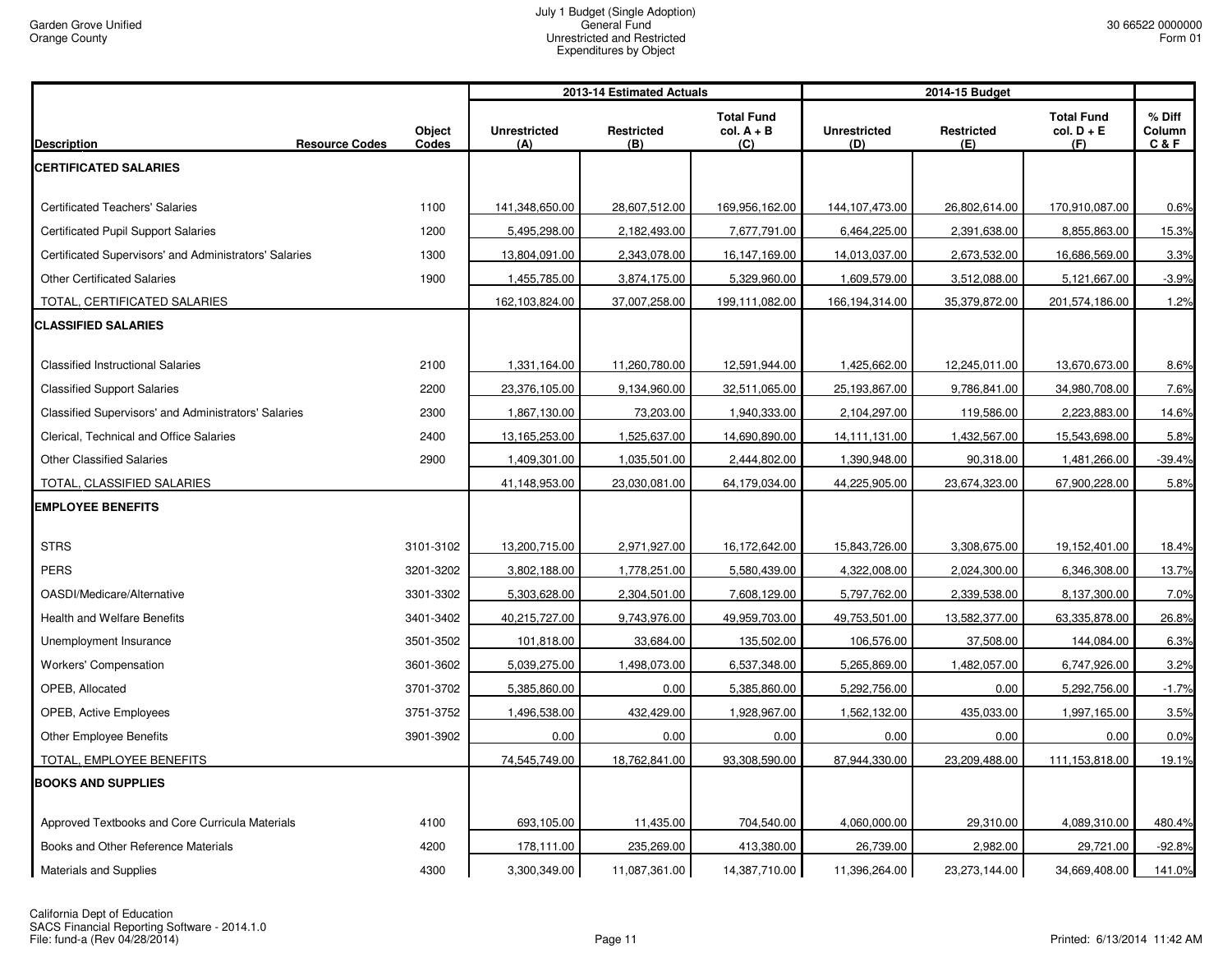|                                                                       |                                          |                            | 2013-14 Estimated Actuals |                                          | 2014-15 Budget             |                          |                                          |                           |
|-----------------------------------------------------------------------|------------------------------------------|----------------------------|---------------------------|------------------------------------------|----------------------------|--------------------------|------------------------------------------|---------------------------|
| <b>Description</b>                                                    | Object<br><b>Resource Codes</b><br>Codes | <b>Unrestricted</b><br>(A) | <b>Restricted</b><br>(B)  | <b>Total Fund</b><br>$col. A + B$<br>(C) | <b>Unrestricted</b><br>(D) | <b>Restricted</b><br>(E) | <b>Total Fund</b><br>$col. D + E$<br>(F) | % Diff<br>Column<br>C & F |
| Noncapitalized Equipment                                              | 4400                                     | 1,836,921.00               | 4,336,773.00              | 6,173,694.00                             | 1,406,608.00               | 376,060.00               | 1,782,668.00                             | $-71.1%$                  |
| Food                                                                  | 4700                                     | 0.00                       | 0.00                      | 0.00                                     | 0.00                       | 0.00                     | 0.00                                     | 0.0%                      |
| TOTAL, BOOKS AND SUPPLIES                                             |                                          | 6,008,486.00               | 15,670,838.00             | 21,679,324.00                            | 16,889,611.00              | 23,681,496.00            | 40,571,107.00                            | 87.1%                     |
| <b>SERVICES AND OTHER OPERATING EXPENDITURES</b>                      |                                          |                            |                           |                                          |                            |                          |                                          |                           |
| Subagreements for Services                                            | 5100                                     | 2,775,000.00               | 12,512,538.00             | 15,287,538.00                            | 2,775,000.00               | 6,563,358.00             | 9,338,358.00                             | $-38.9%$                  |
| <b>Travel and Conferences</b>                                         | 5200                                     | 115,474.00                 | 243,451.00                | 358,925.00                               | 162,128.00                 | 88,026.00                | 250,154.00                               | $-30.3%$                  |
| Dues and Memberships                                                  | 5300                                     | 32,823.00                  | 1,425.00                  | 34,248.00                                | 32,642.00                  | 1,900.00                 | 34,542.00                                | 0.9%                      |
| Insurance                                                             | 5400 - 5450                              | 1,481,987.00               | 7,056.00                  | 1,489,043.00                             | 1,595,123.00               | 0.00                     | 1,595,123.00                             | 7.1%                      |
| Operations and Housekeeping<br>Services                               | 5500                                     | 8,128,349.00               | 0.00                      | 8,128,349.00                             | 10,189,272.00              | 0.00                     | 10,189,272.00                            | 25.4%                     |
| Rentals, Leases, Repairs, and<br>Noncapitalized Improvements          | 5600                                     | 825,749.00                 | 277,581.00                | 1,103,330.00                             | 602,911.00                 | 223,720.00               | 826,631.00                               | $-25.1%$                  |
| <b>Transfers of Direct Costs</b>                                      | 5710                                     | (538, 116.00)              | 538,116.00                | 0.00                                     | (454, 236.00)              | 454,236.00               | 0.00                                     | 0.0%                      |
| Transfers of Direct Costs - Interfund                                 | 5750                                     | (2,226,808.00)             | (52, 169.00)              | (2,278,977.00)                           | (2,977,530.00)             | 0.00                     | (2,977,530.00)                           | 30.7%                     |
| Professional/Consulting Services and<br><b>Operating Expenditures</b> | 5800                                     | 3,408,380.00               | 6,038,156.00              | 9,446,536.00                             | 2,771,991.00               | 14,031,930.00            | 16,803,921.00                            | 77.9%                     |
| Communications                                                        | 5900                                     | 551,206.00                 | 50,861.00                 | 602,067.00                               | 626,518.00                 | 45,461.00                | 671,979.00                               | 11.6%                     |
| TOTAL, SERVICES AND OTHER<br>OPERATING EXPENDITURES                   |                                          | 14,554,044.00              | 19,617,015.00             | 34,171,059.00                            | 15,323,819.00              | 21,408,631.00            | 36,732,450.00                            | 7.5%                      |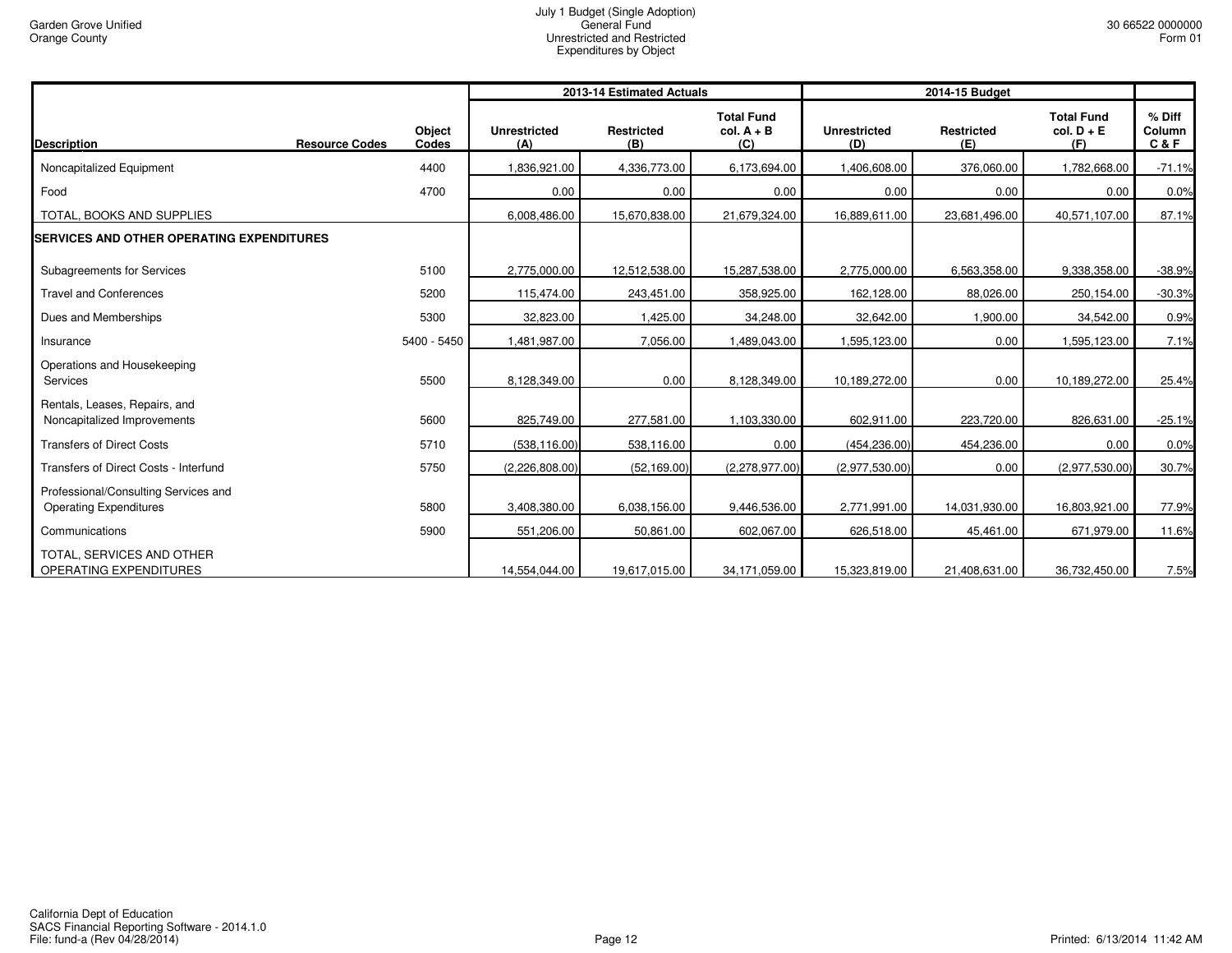|                                                                                            |                       |                 | 2013-14 Estimated Actuals  |                          |                                          | 2014-15 Budget             |                          |                                          |                           |
|--------------------------------------------------------------------------------------------|-----------------------|-----------------|----------------------------|--------------------------|------------------------------------------|----------------------------|--------------------------|------------------------------------------|---------------------------|
| <b>Description</b>                                                                         | <b>Resource Codes</b> | Object<br>Codes | <b>Unrestricted</b><br>(A) | <b>Restricted</b><br>(B) | <b>Total Fund</b><br>$col. A + B$<br>(C) | <b>Unrestricted</b><br>(D) | <b>Restricted</b><br>(E) | <b>Total Fund</b><br>$col. D + E$<br>(F) | % Diff<br>Column<br>C & F |
| <b>CAPITAL OUTLAY</b>                                                                      |                       |                 |                            |                          |                                          |                            |                          |                                          |                           |
| Land                                                                                       |                       | 6100            | 0.00                       | 0.00                     | 0.00                                     | 0.00                       | 0.00                     | 0.00                                     | 0.0%                      |
| Land Improvements                                                                          |                       | 6170            | 0.00                       | 0.00                     | 0.00                                     | 0.00                       | 0.00                     | 0.00                                     | 0.0%                      |
| Buildings and Improvements of Buildings                                                    |                       | 6200            | 1,703,648.00               | 5,200.00                 | 1,708,848.00                             | 700,000.00                 | 0.00                     | 700,000.00                               | $-59.0%$                  |
| Books and Media for New School Libraries<br>or Major Expansion of School Libraries         |                       | 6300            | 0.00                       | 0.00                     | 0.00                                     | 0.00                       | 0.00                     | 0.00                                     | 0.0%                      |
| Equipment                                                                                  |                       | 6400            | 1,339,037.00               | 59,190.00                | 1,398,227.00                             | 1,000,000.00               | 0.00                     | 1,000,000.00                             | $-28.5%$                  |
| <b>Equipment Replacement</b>                                                               |                       | 6500            | 304,519.00                 | 0.00                     | 304,519.00                               | 190,100.00                 | 0.00                     | 190,100.00                               | $-37.6%$                  |
| TOTAL, CAPITAL OUTLAY                                                                      |                       |                 | 3,347,204.00               | 64,390.00                | 3,411,594.00                             | 1,890,100.00               | 0.00                     | 1,890,100.00                             | $-44.6%$                  |
| <b>OTHER OUTGO (excluding Transfers of Indirect Costs)</b>                                 |                       |                 |                            |                          |                                          |                            |                          |                                          |                           |
| Tuition<br>Tuition for Instruction Under Interdistrict<br>Attendance Agreements            |                       | 7110            | 0.00                       | 0.00                     | 0.00                                     | 0.00                       | 0.00                     | 0.00                                     | 0.0%                      |
| <b>State Special Schools</b>                                                               |                       | 7130            | 9,135.00                   | 0.00                     | 9,135.00                                 | 35,000.00                  | 0.00                     | 35,000.00                                | 283.1%                    |
| Tuition, Excess Costs, and/or Deficit Payments<br>Payments to Districts or Charter Schools |                       | 7141            | 0.00                       | 795,352.00               | 795,352.00                               | 0.00                       | 700,000.00               | 700,000.00                               | $-12.0%$                  |
| Payments to County Offices                                                                 |                       | 7142            | 0.00                       | 2,166,057.00             | 2,166,057.00                             | 0.00                       | 2,396,057.00             | 2,396,057.00                             | 10.6%                     |
| Payments to JPAs                                                                           |                       | 7143            | 0.00                       | 0.00                     | 0.00                                     | 0.00                       | 0.00                     | 0.00                                     | 0.0%                      |
| Transfers of Pass-Through Revenues<br>To Districts or Charter Schools                      |                       | 7211            | 0.00                       | 0.00                     | 0.00                                     | 0.00                       | 0.00                     | 0.00                                     | 0.0%                      |
| To County Offices                                                                          |                       | 7212            | 0.00                       | 0.00                     | 0.00                                     | 0.00                       | 0.00                     | 0.00                                     | 0.0%                      |
| To JPAs                                                                                    |                       | 7213            | 0.00                       | 0.00                     | 0.00                                     | 0.00                       | 0.00                     | 0.00                                     | 0.0%                      |
| Special Education SELPA Transfers of Apportionments<br>To Districts or Charter Schools     | 6500                  | 7221            |                            | 0.00                     | 0.00                                     |                            | 0.00                     | 0.00                                     | 0.0%                      |
| To County Offices                                                                          | 6500                  | 7222            |                            | 1,982,927.00             | 1,982,927.00                             |                            | 1,982,927.00             | 1,982,927.00                             | 0.0%                      |
| To JPAs                                                                                    | 6500                  | 7223            |                            | 0.00                     | 0.00                                     |                            | 0.00                     | 0.00                                     | 0.0%                      |
| ROC/P Transfers of Apportionments<br>To Districts or Charter Schools                       | 6360                  | 7221            |                            | 0.00                     | 0.00                                     |                            | 0.00                     | 0.00                                     | 0.0%                      |
| To County Offices                                                                          | 6360                  | 7222            |                            | 0.00                     | 0.00                                     |                            | 0.00                     | 0.00                                     | 0.0%                      |
| To JPAs                                                                                    | 6360                  | 7223            |                            | 0.00                     | 0.00                                     |                            | 0.00                     | 0.00                                     | 0.0%                      |
| Other Transfers of Apportionments                                                          | All Other             | 7221-7223       | 0.00                       | 0.00                     | 0.00                                     | 0.00                       | 0.00                     | 0.00                                     | 0.0%                      |
| All Other Transfers                                                                        |                       | 7281-7283       | 0.00                       | 0.00                     | 0.00                                     | 0.00                       | 0.00                     | 0.00                                     | 0.0%                      |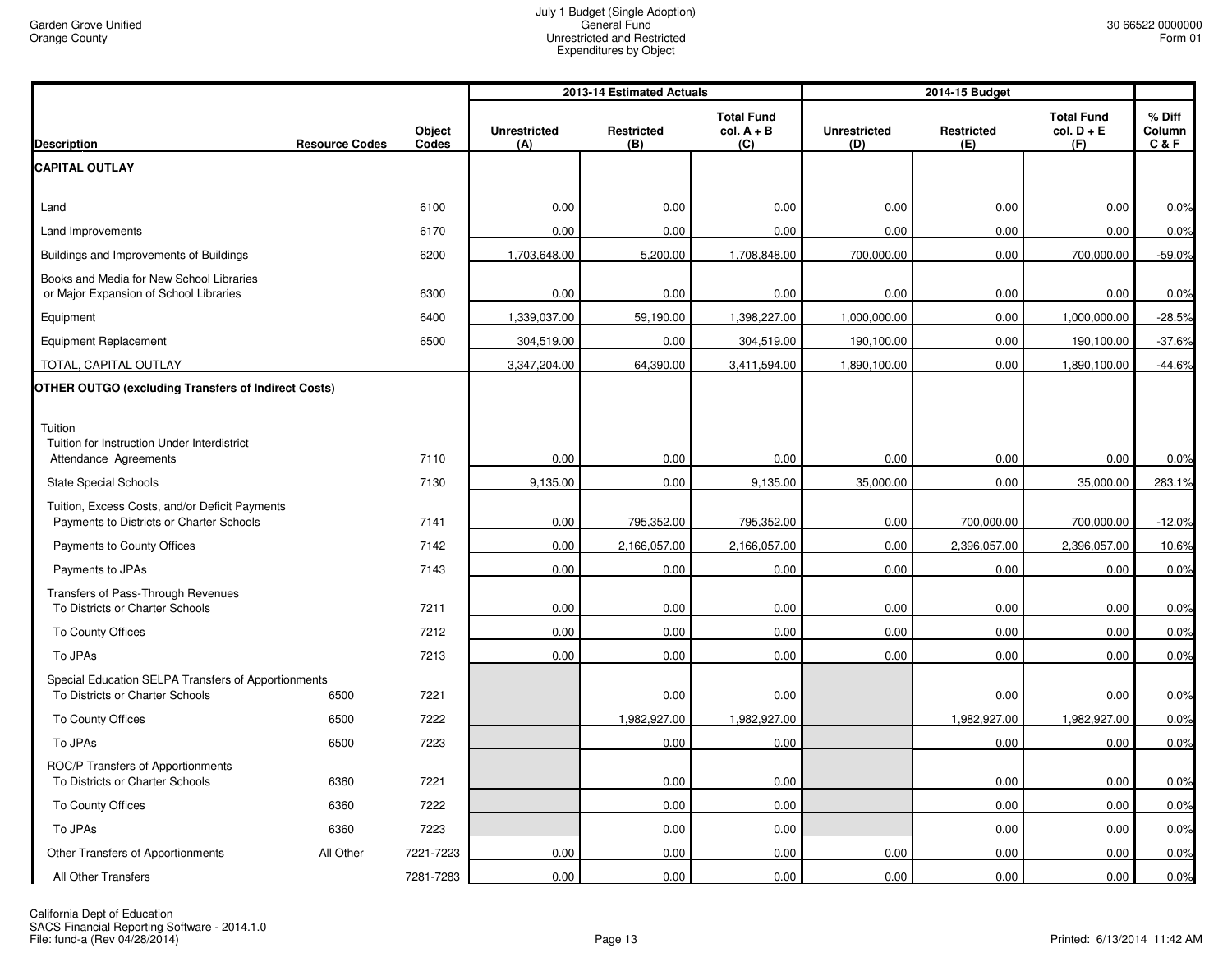|                                                            |                 |                            | 2013-14 Estimated Actuals |                                          | 2014-15 Budget             |                          |                                          |                                  |
|------------------------------------------------------------|-----------------|----------------------------|---------------------------|------------------------------------------|----------------------------|--------------------------|------------------------------------------|----------------------------------|
| <b>Description</b><br><b>Resource Codes</b>                | Object<br>Codes | <b>Unrestricted</b><br>(A) | <b>Restricted</b><br>(B)  | <b>Total Fund</b><br>$col. A + B$<br>(C) | <b>Unrestricted</b><br>(D) | <b>Restricted</b><br>(E) | <b>Total Fund</b><br>$col. D + E$<br>(F) | % Diff<br><b>Column</b><br>C & F |
| All Other Transfers Out to All Others                      | 7299            | 0.00                       | 0.00                      | 0.00                                     | 0.00                       | 0.00                     | 0.00                                     | 0.0%                             |
| Debt Service<br>Debt Service - Interest                    | 7438            | 25,214.00                  | 3,400.00                  | 28,614.00                                | 20,225.00                  | 2,166.00                 | 22,391.00                                | $-21.7%$                         |
| Other Debt Service - Principal                             | 7439            | 57,983.00                  | 18,726.00                 | 76,709.00                                | 62,971.00                  | 19,961.00                | 82,932.00                                | 8.1%                             |
| TOTAL, OTHER OUTGO (excluding Transfers of Indirect Costs) |                 | 92,332.00                  | 4,966,462.00              | 5,058,794.00                             | 118,196.00                 | 5,101,111.00             | 5,219,307.00                             | 3.2%                             |
| <b>OTHER OUTGO - TRANSFERS OF INDIRECT COSTS</b>           |                 |                            |                           |                                          |                            |                          |                                          |                                  |
| <b>Transfers of Indirect Costs</b>                         | 7310            | (3,007,714.00)             | 3,007,714.00              | 0.00                                     | (3, 199, 463.00)           | 3,199,463.00             | 0.00                                     | 0.0%                             |
| Transfers of Indirect Costs - Interfund                    | 7350            | (773, 736.00)              | 0.00                      | (773, 736.00)                            | (811, 158.00)              | 0.00                     | (811, 158.00)                            | 4.8%                             |
| TOTAL, OTHER OUTGO - TRANSFERS OF INDIRECT COSTS           |                 | (3,781,450.00)             | 3,007,714.00              | (773, 736.00)                            | (4,010,621.00)             | 3,199,463.00             | (811, 158.00)                            | 4.8%                             |
| TOTAL, EXPENDITURES                                        |                 | 298,019,142.00             | 122,126,599.00            | 420,145,741.00                           | 328,575,654.00             | 135,654,384.00           | 464,230,038.00                           | 10.5%                            |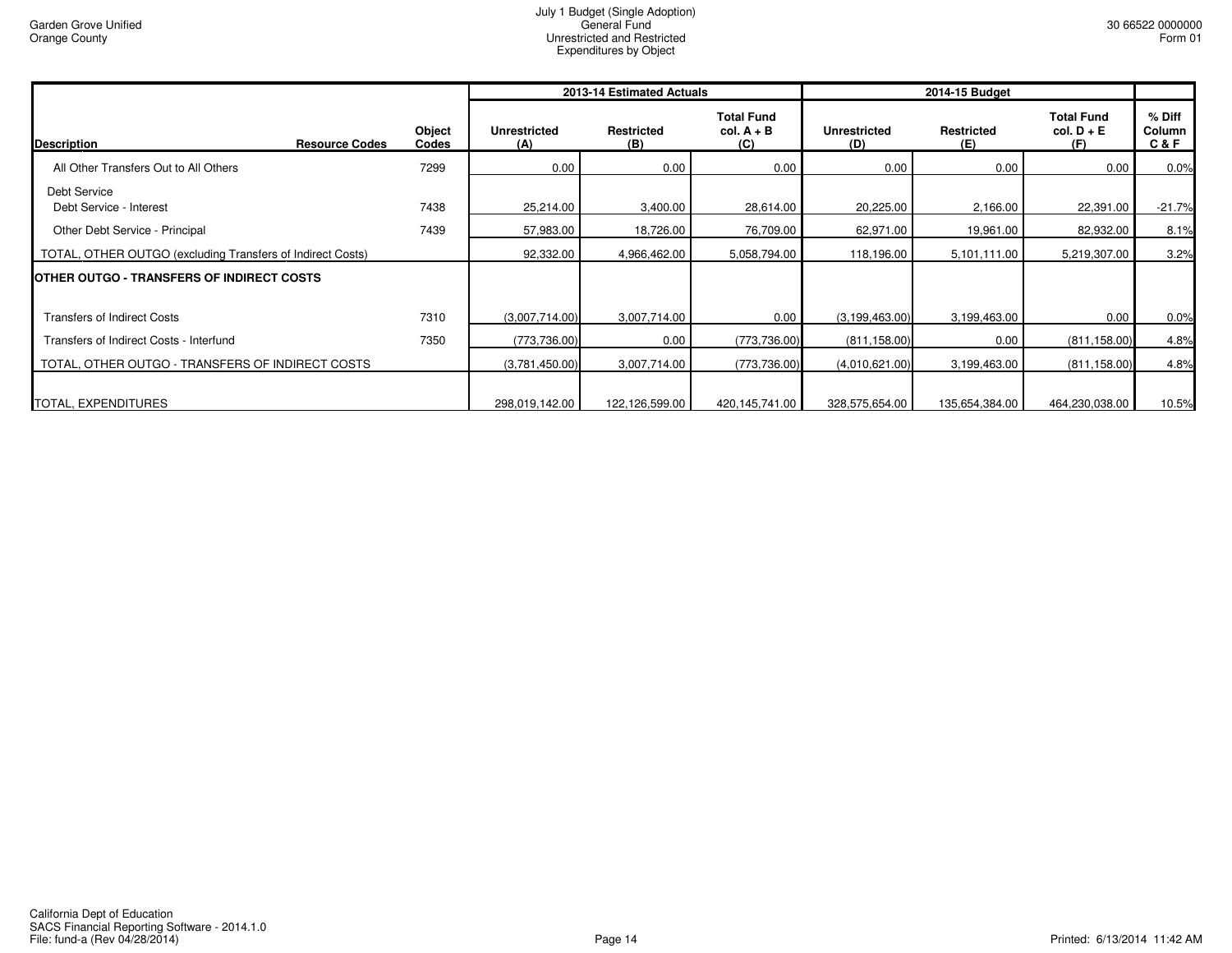|                                                                  |                       |                 | 2013-14 Estimated Actuals  |                          |                                          | 2014-15 Budget             |                          |                                          |                           |
|------------------------------------------------------------------|-----------------------|-----------------|----------------------------|--------------------------|------------------------------------------|----------------------------|--------------------------|------------------------------------------|---------------------------|
| <b>Description</b>                                               | <b>Resource Codes</b> | Object<br>Codes | <b>Unrestricted</b><br>(A) | <b>Restricted</b><br>(B) | <b>Total Fund</b><br>$col. A + B$<br>(C) | <b>Unrestricted</b><br>(D) | <b>Restricted</b><br>(E) | <b>Total Fund</b><br>$col. D + E$<br>(F) | % Diff<br>Column<br>C & F |
| <b>INTERFUND TRANSFERS</b>                                       |                       |                 |                            |                          |                                          |                            |                          |                                          |                           |
| <b>INTERFUND TRANSFERS IN</b>                                    |                       |                 |                            |                          |                                          |                            |                          |                                          |                           |
| From: Special Reserve Fund                                       |                       | 8912            | 0.00                       | 0.00                     | 0.00                                     | 0.00                       | 0.00                     | 0.00                                     | 0.0%                      |
| From: Bond Interest and<br><b>Redemption Fund</b>                |                       | 8914            | 0.00                       | 0.00                     | 0.00                                     | 0.00                       | 0.00                     | 0.00                                     | 0.0%                      |
| Other Authorized Interfund Transfers In                          |                       | 8919            | 1,369,853.00               | 0.00                     | 1,369,853.00                             | 1,000,000.00               | 0.00                     | 1,000,000.00                             | $-27.0%$                  |
| (a) TOTAL, INTERFUND TRANSFERS IN                                |                       |                 | 1,369,853.00               | 0.00                     | 1,369,853.00                             | 1,000,000.00               | 0.00                     | 1,000,000.00                             | $-27.0%$                  |
| <b>INTERFUND TRANSFERS OUT</b>                                   |                       |                 |                            |                          |                                          |                            |                          |                                          |                           |
| To: Child Development Fund                                       |                       | 7611            | 233,727.00                 | 0.00                     | 233,727.00                               | 645,086.00                 | 0.00                     | 645,086.00                               | 176.0%                    |
| To: Special Reserve Fund                                         |                       | 7612            | 0.00                       | 0.00                     | 0.00                                     | 0.00                       | 0.00                     | 0.00                                     | 0.0%                      |
| To: State School Building Fund/<br>County School Facilities Fund |                       | 7613            | 0.00                       | 0.00                     | 0.00                                     | 0.00                       | 0.00                     | 0.00                                     | 0.0%                      |
| To: Cafeteria Fund                                               |                       | 7616            | 0.00                       | 0.00                     | 0.00                                     | 0.00                       | 0.00                     | 0.00                                     | 0.0%                      |
| Other Authorized Interfund Transfers Out                         |                       | 7619            | 0.00                       | 0.00                     | 0.00                                     | 0.00                       | 0.00                     | 0.00                                     | 0.0%                      |
| (b) TOTAL, INTERFUND TRANSFERS OUT                               |                       |                 | 233,727.00                 | 0.00                     | 233,727.00                               | 645,086.00                 | 0.00                     | 645,086.00                               | 176.0%                    |
| <b>OTHER SOURCES/USES</b>                                        |                       |                 |                            |                          |                                          |                            |                          |                                          |                           |
| <b>SOURCES</b>                                                   |                       |                 |                            |                          |                                          |                            |                          |                                          |                           |
| <b>State Apportionments</b><br><b>Emergency Apportionments</b>   |                       | 8931            | 0.00                       | 0.00                     | 0.00                                     | 0.00                       | 0.00                     | 0.00                                     | 0.0%                      |
| Proceeds                                                         |                       |                 |                            |                          |                                          |                            |                          |                                          |                           |
| Proceeds from Sale/Lease-<br>Purchase of Land/Buildings          |                       | 8953            | 0.00                       | 0.00                     | 0.00                                     | 0.00                       | 0.00                     | 0.00                                     | 0.0%                      |
| <b>Other Sources</b>                                             |                       |                 |                            |                          |                                          |                            |                          |                                          |                           |
| Transfers from Funds of<br>Lapsed/Reorganized LEAs               |                       | 8965            | 0.00                       | 0.00                     | 0.00                                     | 0.00                       | 0.00                     | 0.00                                     | 0.0%                      |
| Long-Term Debt Proceeds<br>Proceeds from Certificates            |                       |                 |                            |                          |                                          |                            |                          |                                          |                           |
| of Participation                                                 |                       | 8971            | 0.00                       | 0.00                     | 0.00                                     | 0.00                       | 0.00                     | 0.00                                     | 0.0%                      |
| Proceeds from Capital Leases                                     |                       | 8972            | 0.00                       | 0.00                     | 0.00                                     | 0.00                       | 0.00                     | 0.00                                     | 0.0%                      |
| Proceeds from Lease Revenue Bonds                                |                       | 8973            | 0.00                       | 0.00                     | 0.00                                     | 0.00                       | 0.00                     | 0.00                                     | 0.0%                      |
| All Other Financing Sources                                      |                       | 8979            | 0.00                       | 0.00                     | 0.00                                     | 0.00                       | 0.00                     | 0.00                                     | 0.0%                      |